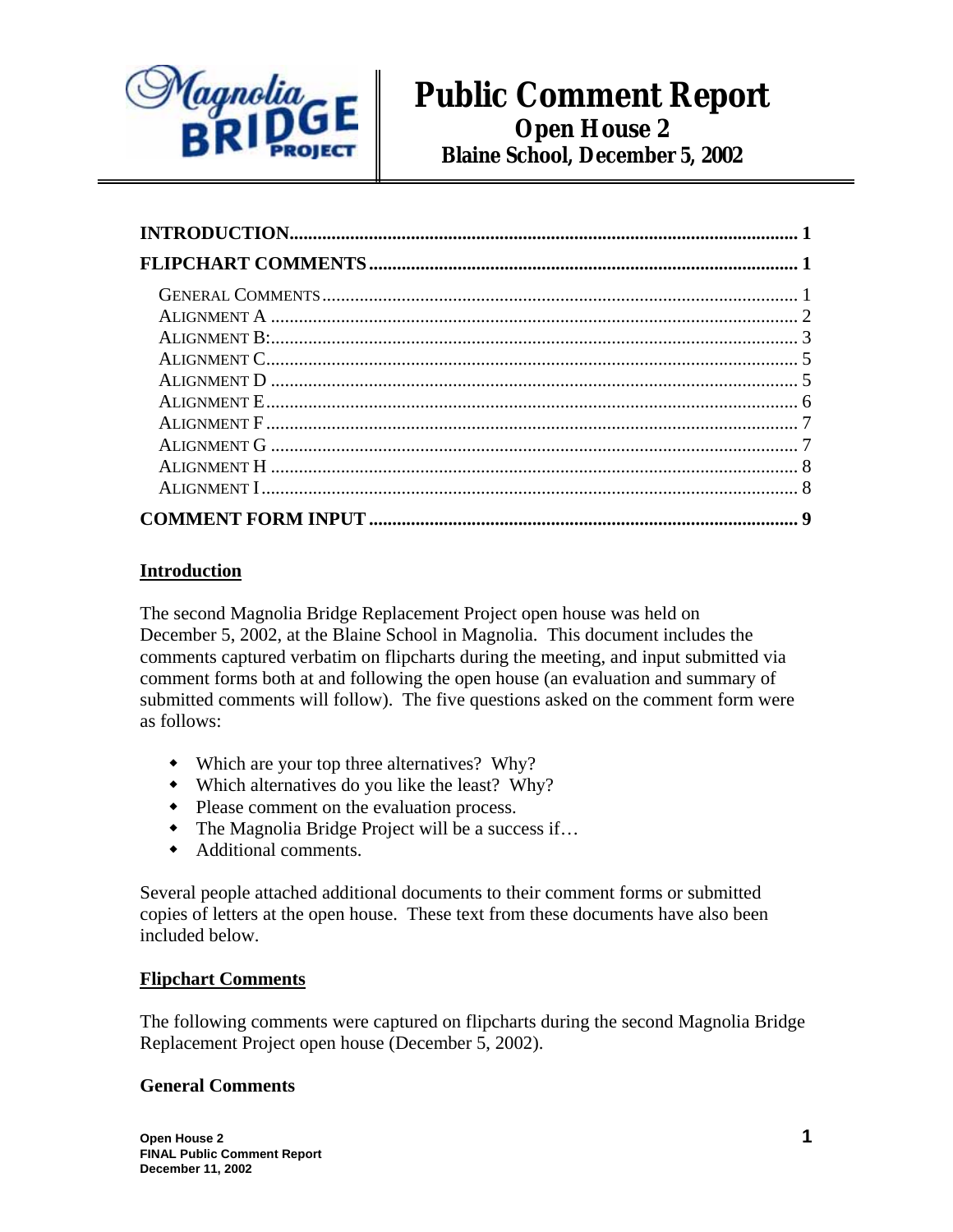- I like how you are looking at a wide range of options. This forces us all to think about priorities and alternatives. Debate is good!
- I approve of alternatives A and D.
- A and D are the best alternatives. Why eliminate our beautiful entrance?
- $\bullet$  I like the use of the existing entrance and exit this works well for access.
- I suggest providing a water-taxi from downtown during construction.
- We don't need another steep bridge like Dravus. Snow can close both and leave us with no access to Magnolia.
- The same location as the old bridge is best.
- A fourth path is needed during construction of replacement or repair.
- A link from Marina Drive to  $32<sup>nd</sup>$  Ave W is okay, but without condemnation or extreme roadwork.

# **Alignment A**

- This is the best option. We can live with a temporary bridge closure.
- This alternative offers the least impact to the neighborhood, and doesn't ruin the charm of why we live here!
- This is the only sane option presented here.
- I agree, this is the only sane option presented.
- Replace the bridge with a beautiful new one.
- This is the best of all possible worlds!
- $\triangle$  A 2-year wait is nothing people can deal with that.
- This is a fair solution. Impacts to residents remain relatively constant.
- This offers poor bicycle and pedestrian access and facilities, because of the steep grade on the structure.
- This alternative makes the most sense we can live with a bridge closure during construction. This is the best solution for traffic flow and minimal disruption to the neighborhood.
- This is a huge structure on unstable ground.
- This alternative does not look to future needs of traffic flow.
- This alternative is poorest in terms of **safety** it has the highest risk to City and residents because of the bad landfill.
- This has no/nominal aesthetics.
- $\bullet$  This offers the best traffic solution. Traffic can dispense to 28<sup>th</sup> or Thorndyke on Magnolia Village without traffic controls.
- I don't mind a bridge closure during construction to maintain good access.
- $\bullet$  Bridge closures are not a problem. This is a "100 year" bridge what's a few months? Do it right.
- This is the best solution with the least impact on residents. It avoids traffic bottlenecks.
- $\bullet$  This is the best proposal "if it ain't broke, don't fix it." We can deal with the inconvenience for the right solution.
- I agree, this is the best solution and any inconvenience can be dealt with.
- This works now.

(Alignment A continued)

- $\bullet$  I like this alternative!
- This alternative needs a "fourth access" for traffic during construction and to handle traffic to future developers of Port flatland.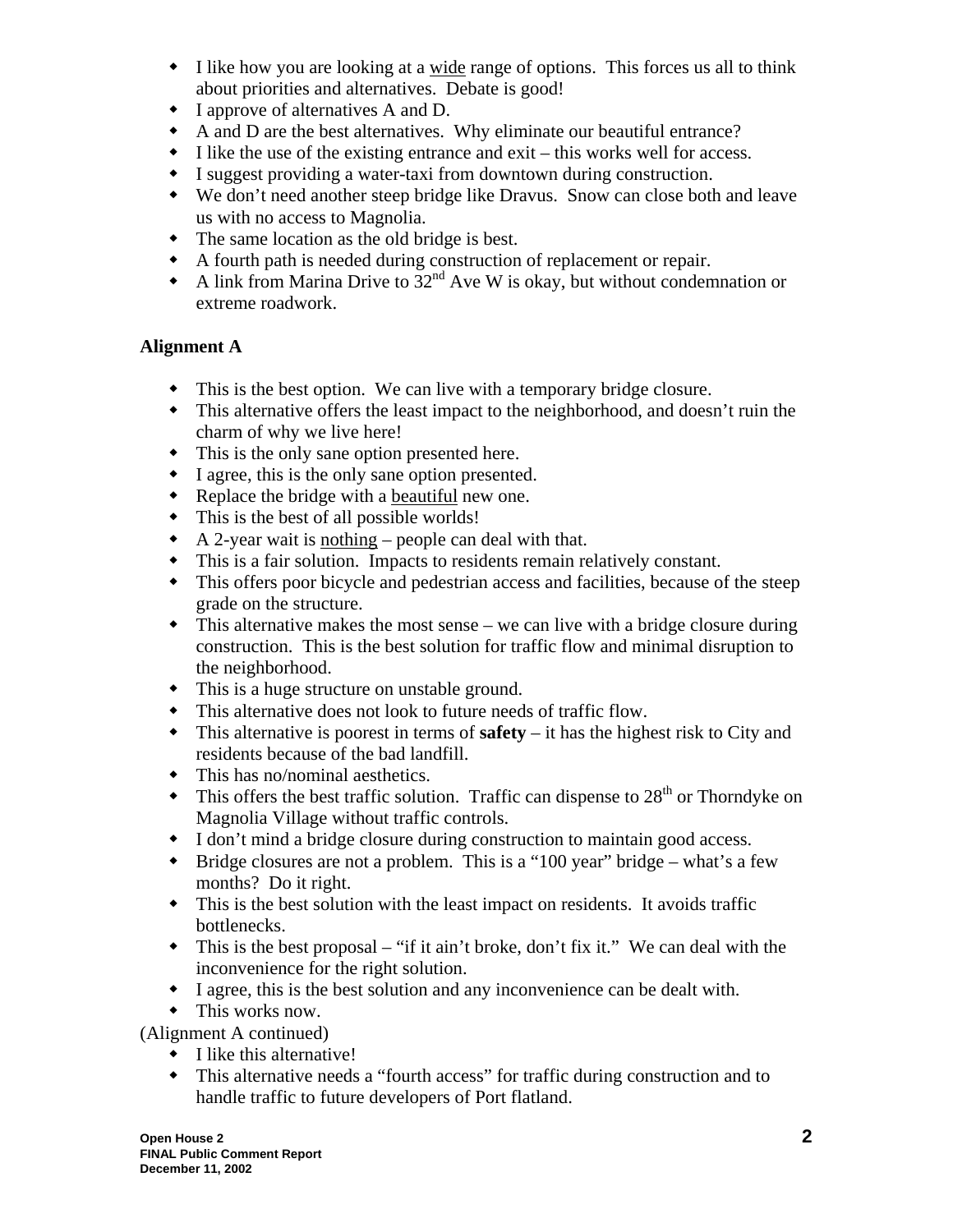- This looks very good.
- A straight line may cost less money and means minimal adverse impacts to property owners.
- $\bullet$  We need a 4<sup>th</sup> access at grade. Earthquakes break bridges.
- This is a perfect idea with a perfect location.
- This maintains three good accesses to south, north, and west Magnolia.
- This is the only idea that makes good sense.
- This alternative is the most at risk to a future earthquake!
- It makes sense to use part of the existing route.
- Minimize the bridge closures during construction, or use a different plan.
- This is what I prefer. Now, I live in central Magnolia, so of course I prefer it. However, there are the greatest number of people in the Magnolia area severed by this alternative – and the most access to the Village.
- I like this alternative for biking.
- This option maintains great access to south Magnolia.
- This is my preferred solution!
- I suggest water-taxi and streetcar enhancements during construction, which would remain afterward. The streetcar would run from Magnolia Village to the Downtown Waterfront Streetcar.
- This alternative makes good use of the existing infrastructure on East and brings traffic into the appropriate area in south Magnolia. It works for the family wage job-earners now living there. "B" also holds promise with regards to a structure east of the bluff and cost.
- Yes.
- This alternative makes sense. It keeps the existing traffic pattern with the least disruption.
- This is one of the most logical alternatives.
- This one will work and does not have so many curves.

# **Alignment B:**

- Not good for canyon residents. Environmental protest noise problems. Marine concerns. Least preferred.
- No "causeway" out over the water.
- Visual noise blight on the Magnolia Bluffs thumbs down!
- No! Keep the BLUFFS beautiful.
- Good backup for Magnolia residents and access to marina this should not be a major path but only back up. No condemnation of property and keep two lanes only!
- Does not smoothly diffuse traffic dumps all traffic in one spot ruins the feel of our magnolia community. Unsafe.
- I like this route, but I am concerned about the termination point. Traffic stays in a high-pedestrian area.

(Alignment B continued)

- I like this route. It provides great access to the marina, village, and provides gentle grad for pedestrians and bicyclists. The view to the water is a bonus.
- Great direct access to village (Magnolia Business Center) keeps route out of neighborhoods (residential areas).
- Users of the marina would have easier access to village.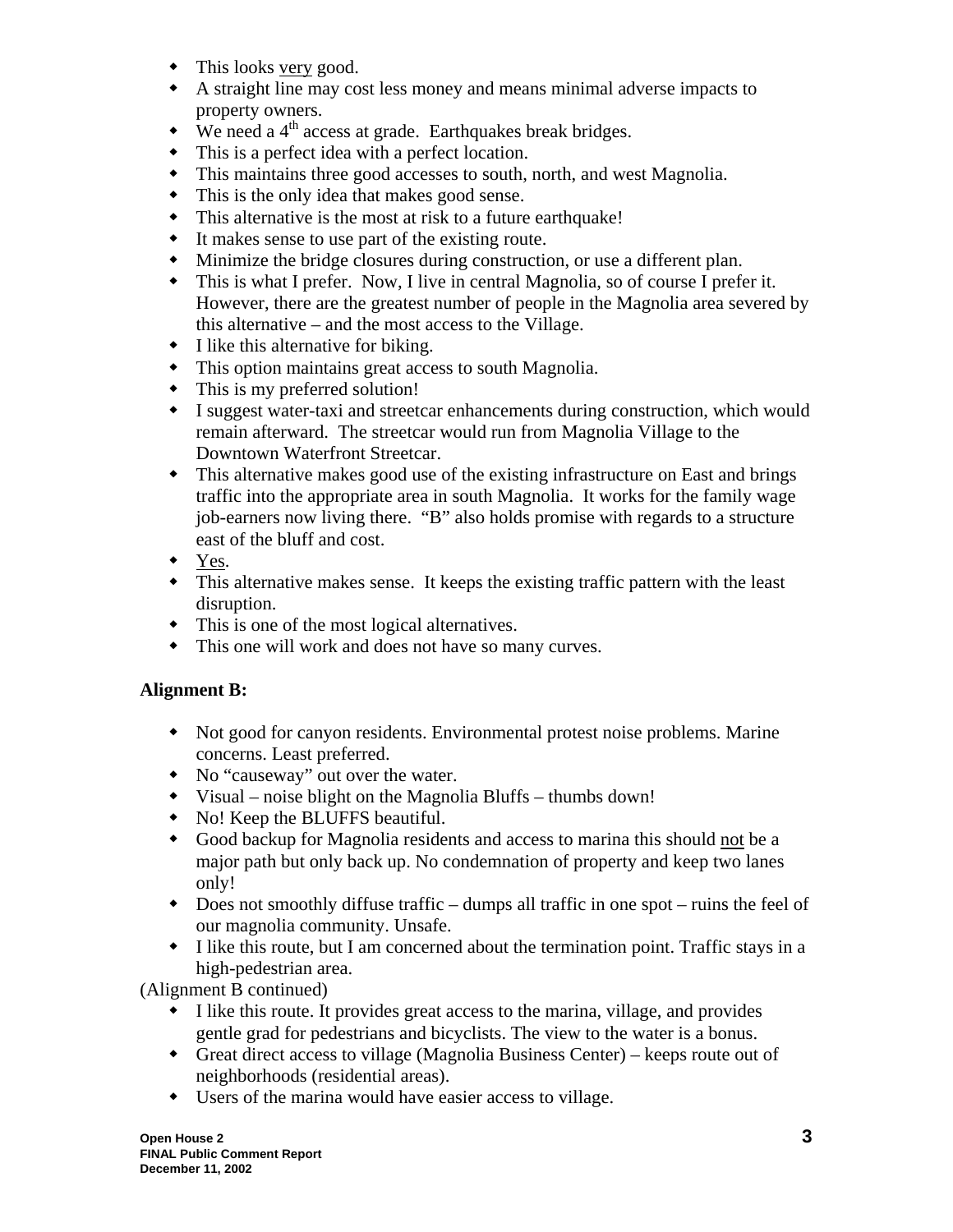- Could be a beautiful entrance to the community.
- Best southern route. Low cost. Best as two-lane road. Must combine with north access at W. Armor Way to distribute traffic load. Best emergency access for SFD.
- Best long-term aesthetics will outweigh costs.
- Bravo! Two thumbs up.
- Provides needed south access and access to village and commercial areas.
- How do you get to Magnolia Blvd.? There is no access to the W. Howe St. Bridge.
- This would be the worst alternative!
- Worst idea I've ever imagined to ruin perfectly beautiful waterfront.
- This looks like the "Magnolia Viaduct" built along the beautiful waterfront. We don't want a bridge built along the water.
- Best way NO bridge at all.
- Have we not learned no to another viaduct along the waterfront.
- Minimal shoreline impact, direct route to village but all the traffic winds up there…Queen Anne? Minimal impact on residential area.
- Terrible wetland impacts.
- Finally some relief for long suffering Magnolia merchants.
- To lose a good beach is nonsensical.
- Shop at village and walk to beach couldn't if B. were used.
- Should open gate to Park and include path.
- This solution means residents lose their homes drs. placed by road houses razed.
- Eastern Segment could work if span is elevated further to allow moving cargo from pier to cold storage north of bridge. Has good possibilities.
- $\bullet$  Good alternative gives pedestrian & bicycle access to Magnolia without climbing a steep hill.
- This makes the least sense of any alternative. Destroys wetlands, eliminates park, destroys existing neighborhood, and puts too much traffic directly into village.
- High geological hazard is right! How can we build below an unstable slope in earthquake country?
- This is a very good way to go.
- Absolute Best. A great approach to a beautiful community.
- Good noise control.
- Why do we need more Thorndyke access other than Dravus? I like this.
- How is it beautiful to destroy the only remaining easily accessible beach in Magnolia? All the traffic winding up in downtown Magnolia will place a heavy burden on pedestrians. It's already very dangerous to walk through downtown. Who wants another Queen Anne traffic nightmare?

(Alignment B continued)

- Substantial noise mitigation for large number of people. Routes commercial traffic directly to commercial area.
- Outlandish! Sacrifice saltwater beach for a road!
- 1987 Federal Environmental Impact Statement? Just ignore it?
- Why ruin a lovely beach in Magnolia? Crazy!!
- We don't want a road built on top of our homes.
- Great Idea! Love it!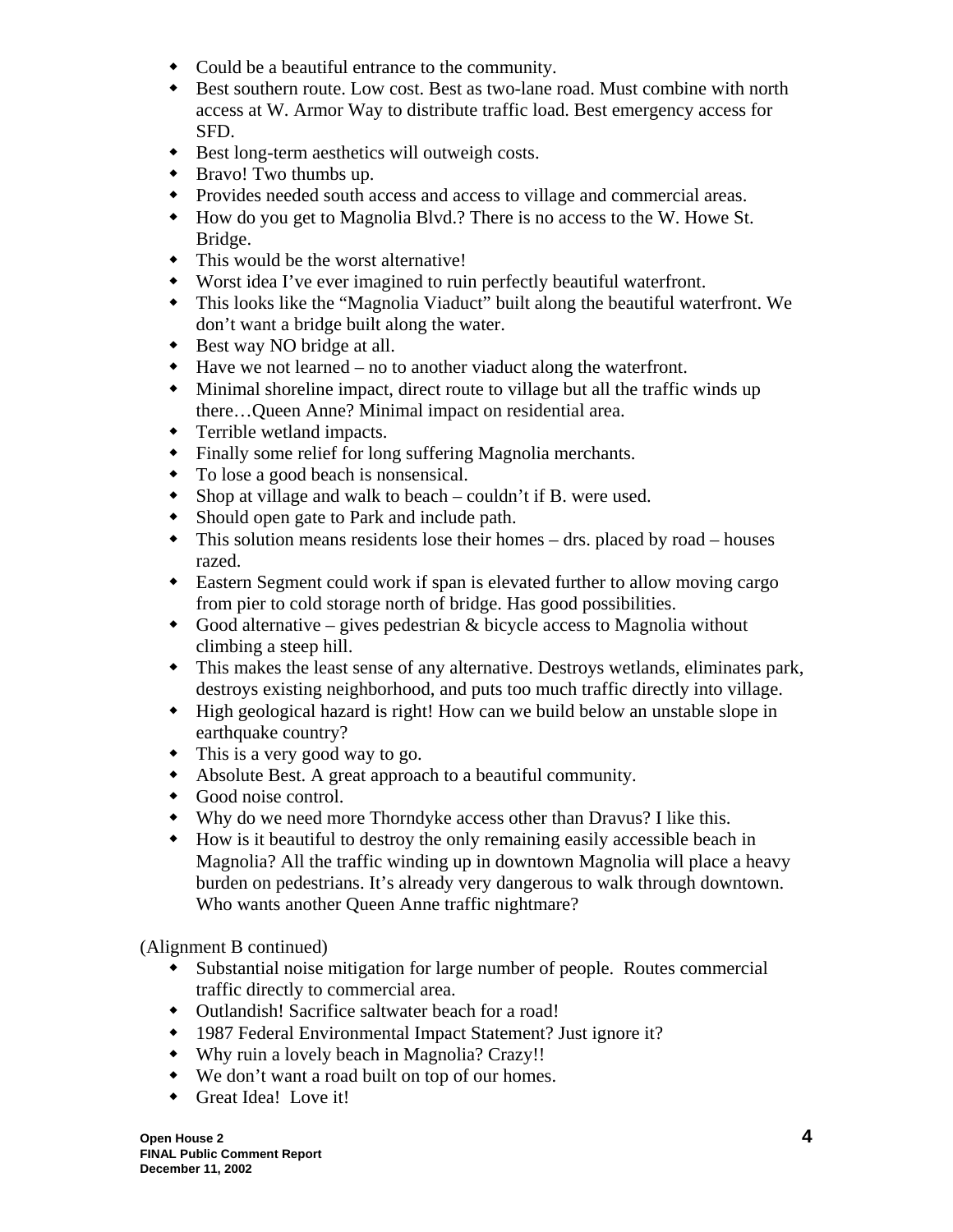- Prohibited by federal impact study Jan. 1987 Elliot Bay Marina, Technical appendix, page P-27 & P-12.
- Makes perfect sense!
- What about the old Wolf Creek. Does this impact restoration?
- $\bullet$  Like it good access to west hill.
- Ridiculous! High shoreline impact, urban design should not be graded so highly.
- Negative impact on shoreline and greenbelt.
- This will cause major traffic at the village and would require traffic lights. Boo.
- Seattle cannot use any more beach, and beach access puts all traffic into center of village, bad traffic flow.
- Waterfront is our unique resource. Lets not put a major road on it.
- Why use waterfront instead of Interbay right-of-way??
- Save the beach think of future generations use also! This alternative would drastically alter the pedestrian oriented character of Magnolia village not a good solution!

# **Alignment C**

- No residential displacement but significant impact to homes on the hillside including disturbing a slide sensitive area.
- Agree with above, also too long and complicated. This serves port group only and development of that property.
- Doesn't help us in Magnolia. Too curvy.
- Very poor for peds and bicycles long way around and steep hill.
- Too close to hillside that is unstable. Vibrations from traffic may cause slides.
- No! And please quit assuming what Mag wants is rep on citizen's committee these all serve the Village, marina interests, as well as, development at Smith Cove (about 1/3 Mag is involved…)…and DLCI can approve (probably will!) anything… BUT – slope is critical – how many millions have we spent since 1931 on "slope," earthquake issues – middle of road is Wheeler or some form of Lawton [?] Trestle of (old!). THANKS for your work!!!
- Don't like it introduces a stop.
- No more stops.
- $\bullet$  Free pork for the Port NO!
- Ridiculous flow-design.
- This appears to have significant slide impact to residences along the hill.
- Wipes out path along greenbelt; path not shown on any drawings.
- A 90-degree turn? This doesn't make sense.

# **Alignment D**

- I like this solution, especially from an environmental perspective. Let's keep the bridge with the Interbay areas, an area that is urban, not parkland and wild life habitat.
- NO! TOO LONG & INVOLVED. The "Magnolia Bridge" is being rebuilt to serve Magnolia not the Port of Seattle, which already has to many built in "perks" & little regulation in public oversight.
- Good: maintains access to southern Mag.
- Close to proposed ETC station.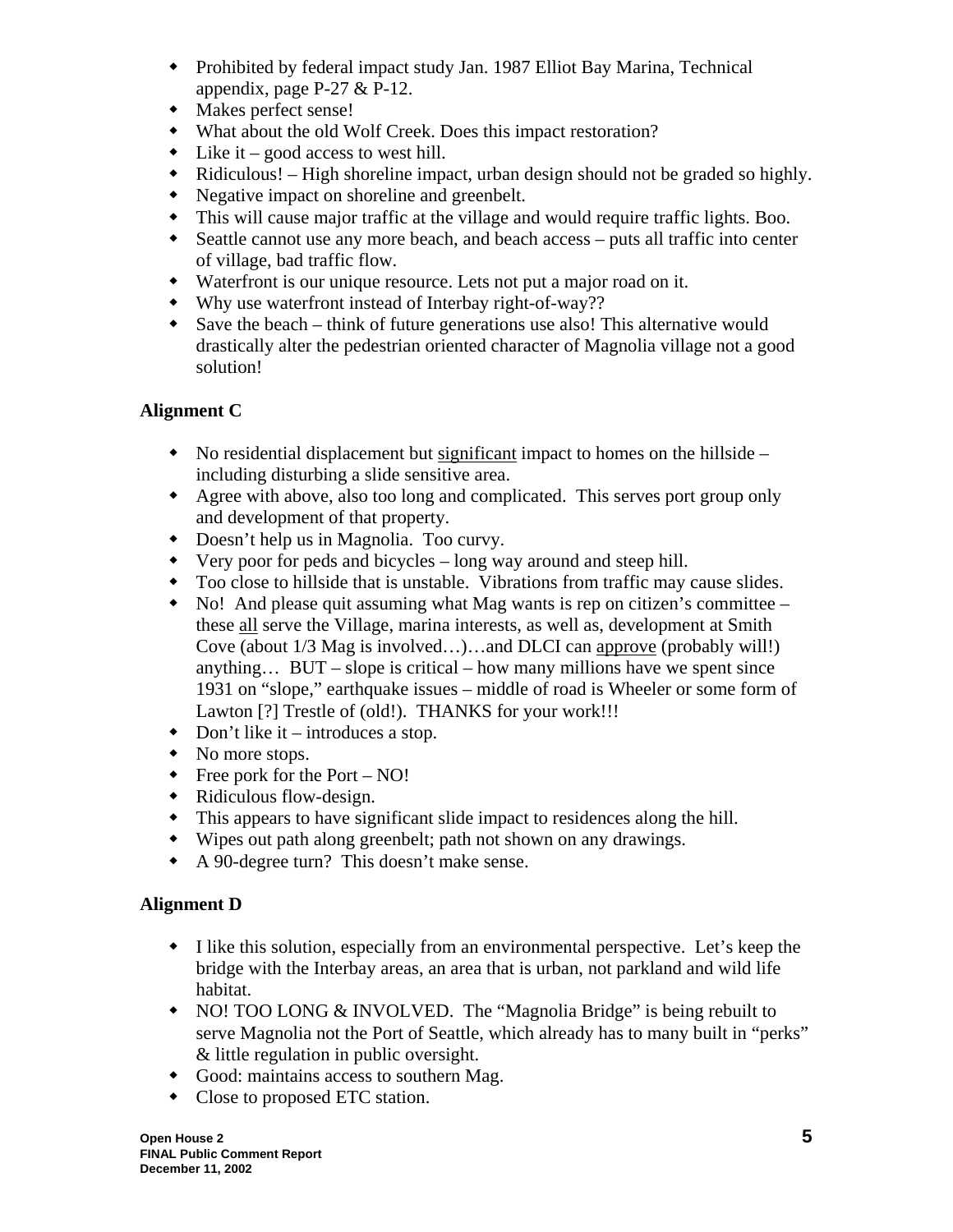- Good access to central business district.
- Poor access for pedestrians and bicycles.
- Too expensive doesn't make use of new Elliott Ave flyover.
- Consider emission pollution for residents. Wind generally comes from SE.
- Huge noise and exhaust impact to residents above.
- $\bullet$  High risk w/ slide area high liability for city and drivers.
- Poor access for emergency vehicles.
- Simple, fluid solution takes unused space and uses it well. Non-Stop.
- Like it! Existing connection points work well.
- Adverse impact for property owners on east bluff. We already deal with Port and RR noise. Ditto- no freebies for the port!
- Great.
- Good, simple solution. Uses existing infrastructure at each end.
- $\bullet$  It's a winner.
- Great! Nice way into Magnolia and future for Port property.
- Highest construction cost let the Port build their own access.
- Looks pretty good.

# **Alignment E**

- Good solution, in part, for extra pathway.
- Where would Monorail stop be located?
- $\bullet$  Bad traffic impact no direct access to village filtering thru residential neighborhoods will occur.
- "T" intersection at head of bridge will create a bottleneck traffic nightmare!
- Very objectionable no water access poor for village access.
- $\bullet$  NO!
- Best Choice No snow closures, due low grade on Thorndyke.
- How often does it snow?
- No access to southern Magnolia.
- Not aligned with (proposed) ETC station.
- Not good access to central business district.
- Makes walking to waterfront from central and southern Magnolia more difficult.
- Terrible would turn W. Boston into a heavily trafficked thoroughfare, as its becomes the major access to village.
- NO! Very awkward & Boston St. can't handle that traffic.
- Moves southern Magnolia access farther north BAD idea.

(Alignment E continued)

- $\bullet$  (I'm a kid) to: the best school in the west from Sarah (?). I don't want the bridge to move because there will be traffic on Boston Street.
- Terrible alternative. Please improve access to Village and Magnolia. This makes it more difficult. Sight distances are already bad for drivers getting on to Thorndyke. Increase in traffic volumes will only create accident problems.
- Good option with Alignment B.
- $\bullet$  Like it-.
- Works well.
- Hate it. Puts too much traffic through residential areas.
- Don't like. Will divert traffic away from Village, suppressing business and Village vitality.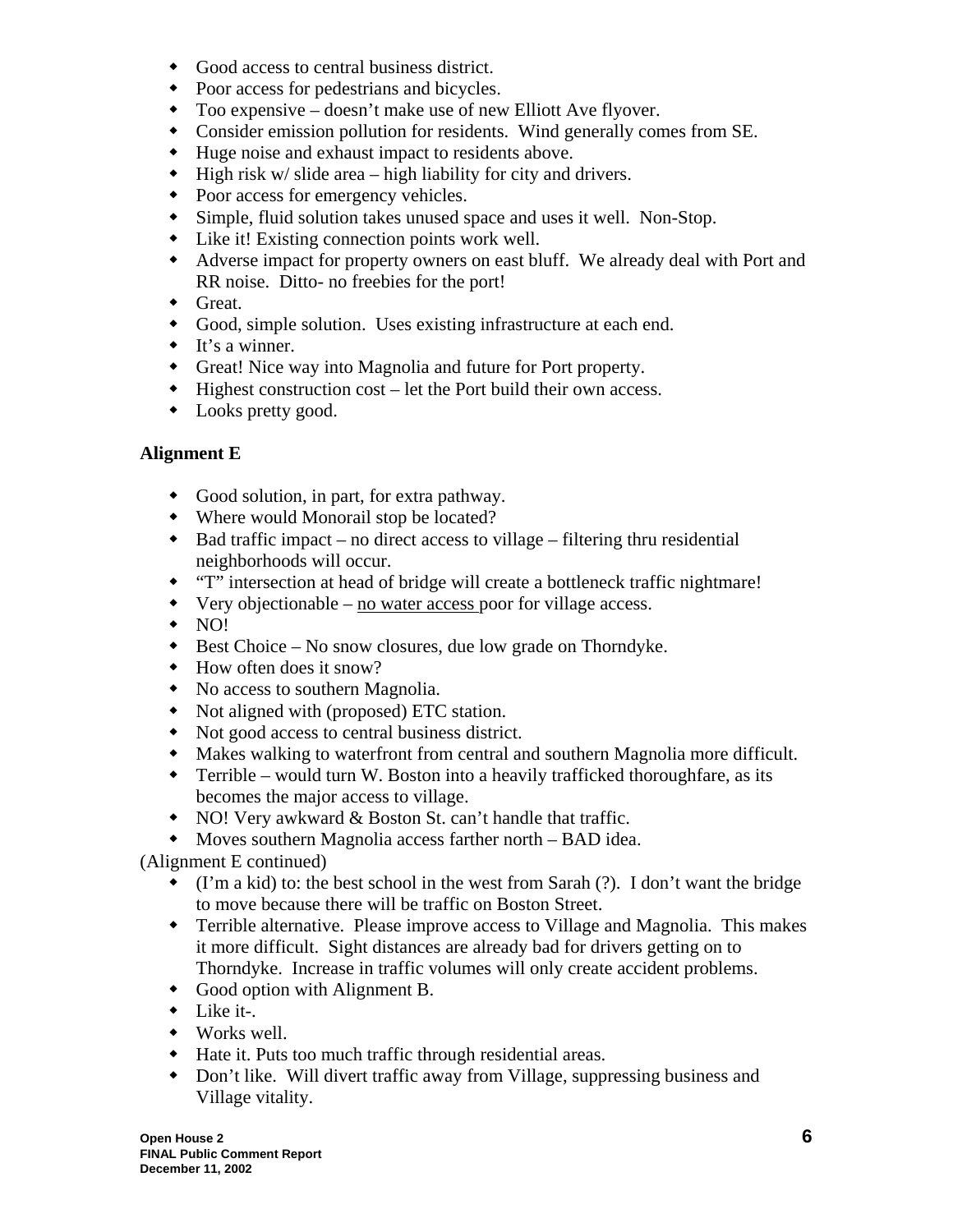- Don't like it poor access to West Hill, forces traffic through residential streets.
- Again we loose our gracious "front door" and get another back door. No good.
- Most access is in North sector (already have 2 bridges in North).
- Would cause more neighborhood traffic, noise.
- Does zero to improve Village/commercial access.
- $\bullet$  No. 1. Further to travel in congested 15<sup>th</sup> from downtown 2. Destroy neighborhood from Thorndyke to Village. 3. Too far from Village.
- Ditto #9's comments the Thorndyke can't take more cars Bad idea.
- Too close to Dravus access. Need more southern entrance to Magnolia.

# **Alignment F**

- This plan is not consistent with the proposed ETC monorail station.
- The access to south Magnolia is not good!
- This is not good for central Magnolia residents.
- ETC has an alternate station at Gillian. This could be put at Wheeler.
- This is by far the worst option for businesses and residents!
- Thorndyke can't handle the traffic congestion. We lived through that twice and it took an hour and a half to go ten blocks!
- This is a bad idea. Thorndyke and Boston can't handle this traffic.
- $\bullet$  No, no, no!
- This is very confusing. Good luck to our Village and our marina.
- This is the best northern route. It must combine with alternative A. Design a northbound exit from  $15<sup>th</sup>$  Ave W at Wheeler as an underpass west into Wheeler.
- $\bullet$  This is no good.
- This has no good access to southern Magnolia and is too close to Dravus to be useful. This could actually hurt Dravus businesses as I think most traffic would then opt for the Wheeler flyover. Keep the bridge where it is – in an urban and commercial area only.
- This is a bad location. The bridge should be kept where it is.
- This option would be bad for the Magnolia Village.
- This offers no access to south Magnolia.
- This seems like a good alternative. But what happens when the Y joins traffic concerns? What are the relocation and condemnation costs?
- This alternative would make it too difficult to access the west hill.

# (Alignment F continued)

- Better access to the village is needed.
- This is a joke! Why not just send residents up Dravus?
- This alternative only helps the Port.
- This is a stupid location. Why not just use Dravus?
- This would destroy neighborhoods from Thorndyke to Magnolia Village.

# **Alignment G**

- $\bullet$  Bicycle access is a big plus!
- This is another example of constructing in a geologically hazardous area. When will the big quake happen?
- This is not good for walking or bicycle access and connections with the Myrtle Edwards trails.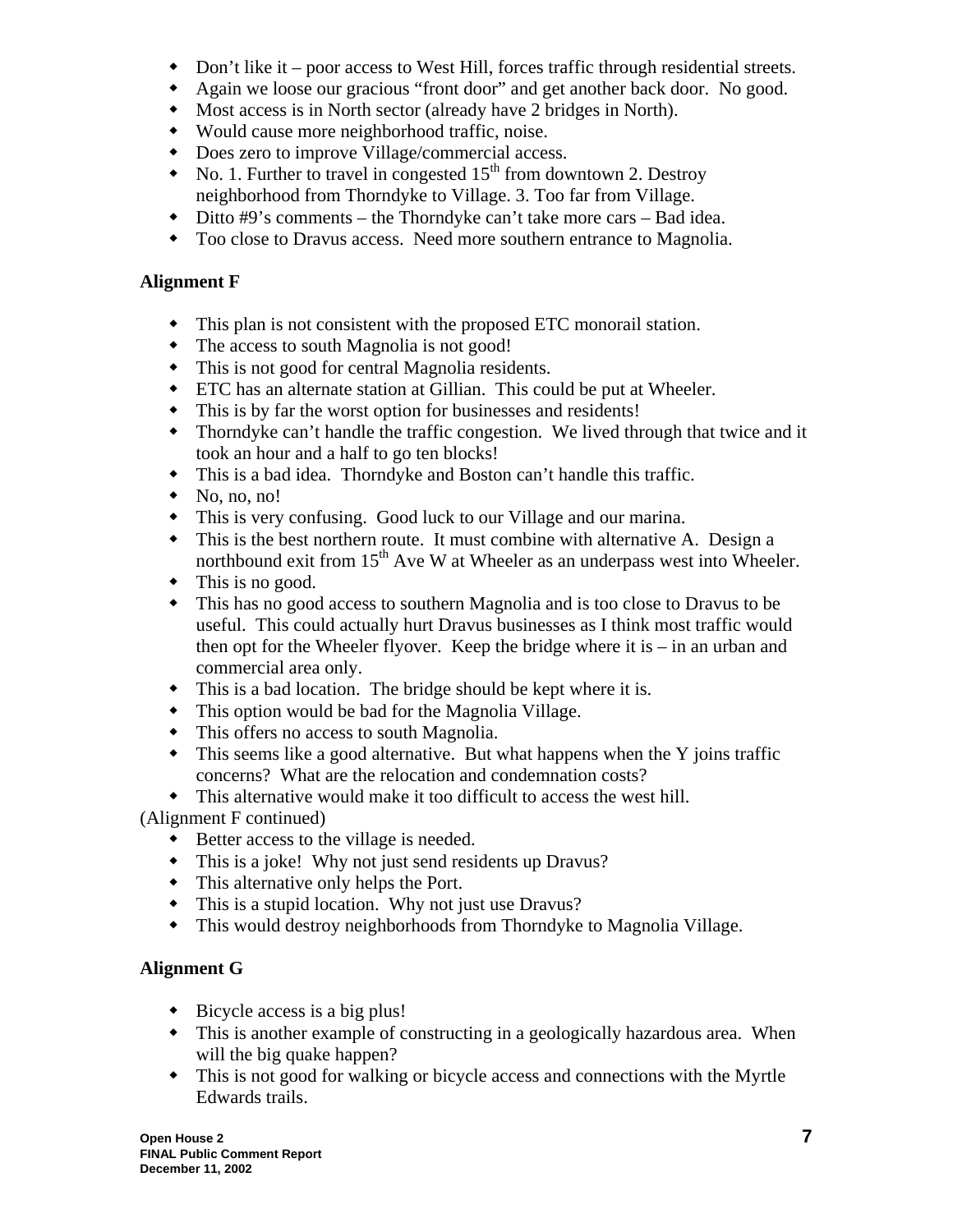- This is building along a slide-sensitive area with homes above. It puts extra exhaust fumes into a valley, which pushes the dirt and fumes up into homes.
- $\bullet$  This is further from the Monorail station at 15<sup>th</sup> and Galer.
- This design is patently absurd, and way too long. We pay the Port enough in taxes without a further subsidy!
- This alternative is good for the Port, but not good for Magnolia.
- Isn't this a bridge to Magnolia? Forget the Port, all the way.
- This is a good option. It maintains the current access to Magnolia, which is good.
- This is too long. Let the Port build their own road!
- This alternative adversely affects property owners along the east bluff, with more noise than Port and railroad cause now.
- This is too steep and too long.
- No way! No pork for the Port!

# **Alignment H**

- Can we afford two bridges? Could they be one-way (possibly a better use!???) Too much…stay with I – Village can attract customers if they practice "sound" (no pun intended) business practices serve customers needs!
- Fourth access is good especially when port develops flatland
- Need to retain existing  $15<sup>th</sup>$  Ave ramp (along with flyover). Why? Southbound traffic off Magnolia.
- Good solution. Addresses Magnolia's future growth.
- $\bullet$  Bad design too steep.
- $\bullet$  The "bait & switch" scheme you draw two and build one.
- Forces use of new flyover, which is used by trucks. Also introduces a stop.
- Displaces 500+ jobs high mitigation cost?
- Don't force us over the flyover. Too slow.
- $\bullet$  No
- Bicycles don't want to have to wait for traffic; too dangerous.
- $\bullet$  Huge impact on homes above noise exhaust fumes.
- Don't want two bridges.
- Nose and pollution on hillside.

(Alignment H continued)

- Increased slide exposure to hillside.
- Marina access is confusing.
- Poor emergency vehicle access.

# **Alignment I**

- It would be sad to lose our beautiful entry to Magnolia save!
- With minimal impact to bike routes, will any access for bikes be provided?
- Will cutoff Mag. Village?
- Traffic nightmare for left turns at head of bridge. Sever impacts on Thorndyke residents. And the village is isolated.
- Bad traffic impact on Thorndyke keep our current Gateway to Magnolia.
- W. Boston cannot handle the traffic.
- This is the worst idea. Horrible! Boston is a small, residential street. It isolates the village. I hate this one!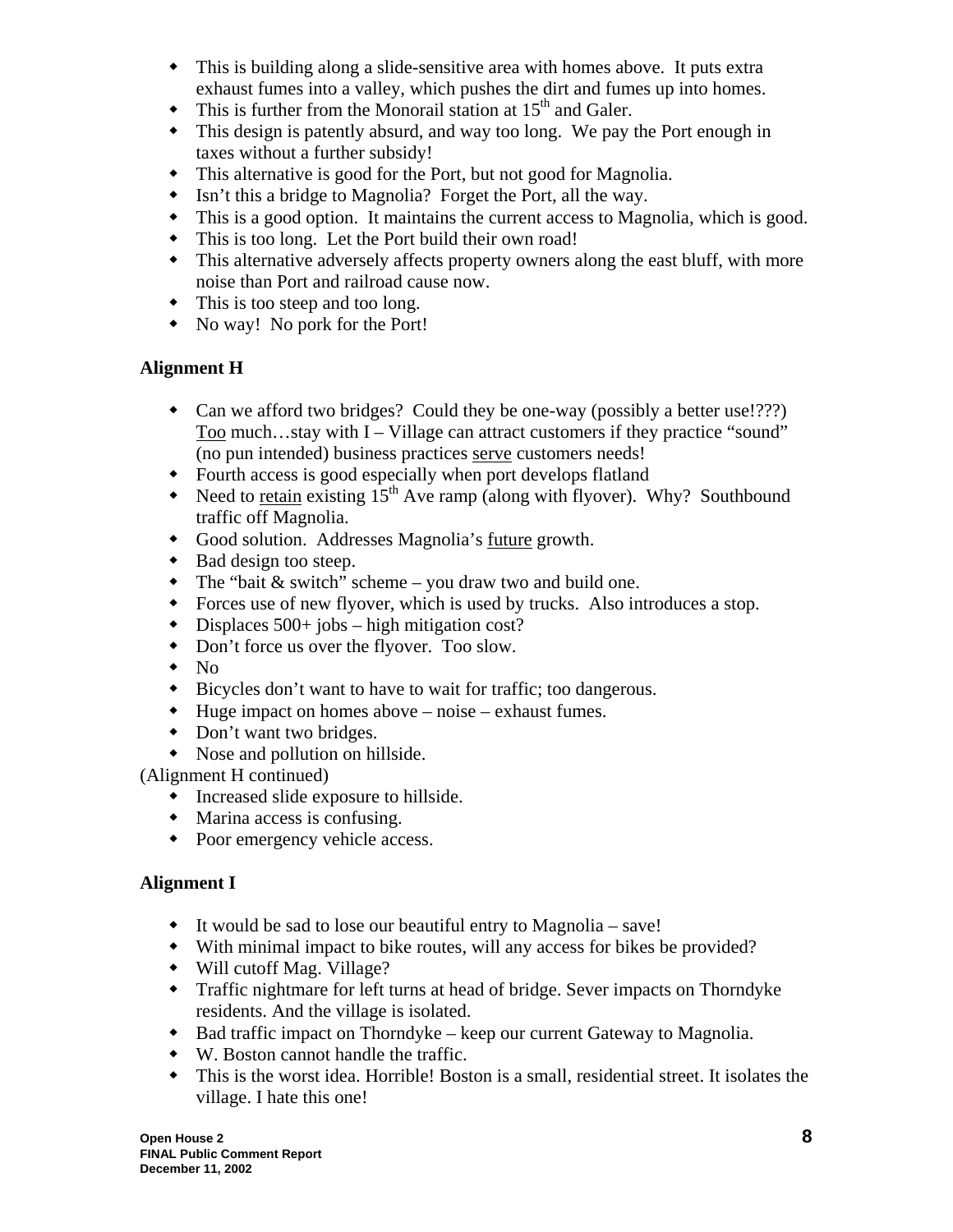- This is awful. West Boston is too narrow and this would disrupt the neighborhood. Access to the village would be hampered with negative impact on business.
- Moves southern Magnolia access point farther north-bad.
- Steep grade hard for pedestrian and bicycle access.
- A good  $4^{\text{th}}$  bridge, keep I+H and A (?).
- Too close to Dravus Access. Need to put access further south.
- Not a good idea, bad idea.
- Does not support access to village.
- No clear how bus access would be impacted.
- Not aligned at proposed ETC station.
- Must have a bike path! Thanks.
- Street directly off bridge is too small to handle traffic that didn't know to go left on right. Very poor design traffic wise.
- Hate it!!
- Ditto that!
- Also above
- Streets too small to handle thousands of cars.
- Ruin village business.
- Too far to village.
- This is the worst proposed I thought you were thinking to improve traffic?
- This is best by far…in all areas of consideration!
- Not connected to village business narrow street (Boston)
- Good compromise!
- Make a good use of currently useless space.
- (Incorrect this area is highest density of people)
- This stinks! We lose our "front door" and get another back door. Neighborhood streets can't handle the traffic
- No coordination with village access.
- Residential streets would become major thruways.

# **Comment Form Input**

More than fifty comment forms were submitted during or after the open house. The input from these forms is captured below. Several comment forms were attached to additional documents, which have also been included. Comments from individuals are separated by horizontal lines.

# *Which are your top three alternatives? Why?*

We are in favor of plan B – beautiful approach, quieter and most importantly seems to disturb fewer residences.

# *Which alternatives do you like the least? Why?*

Anything using Thorndyke as an entrance to or from Magnolia – Thorndyke would have to be widened, thereby creating condemnation, by eminent domain, of many dwellings.

*Please comment on the evaluation process:*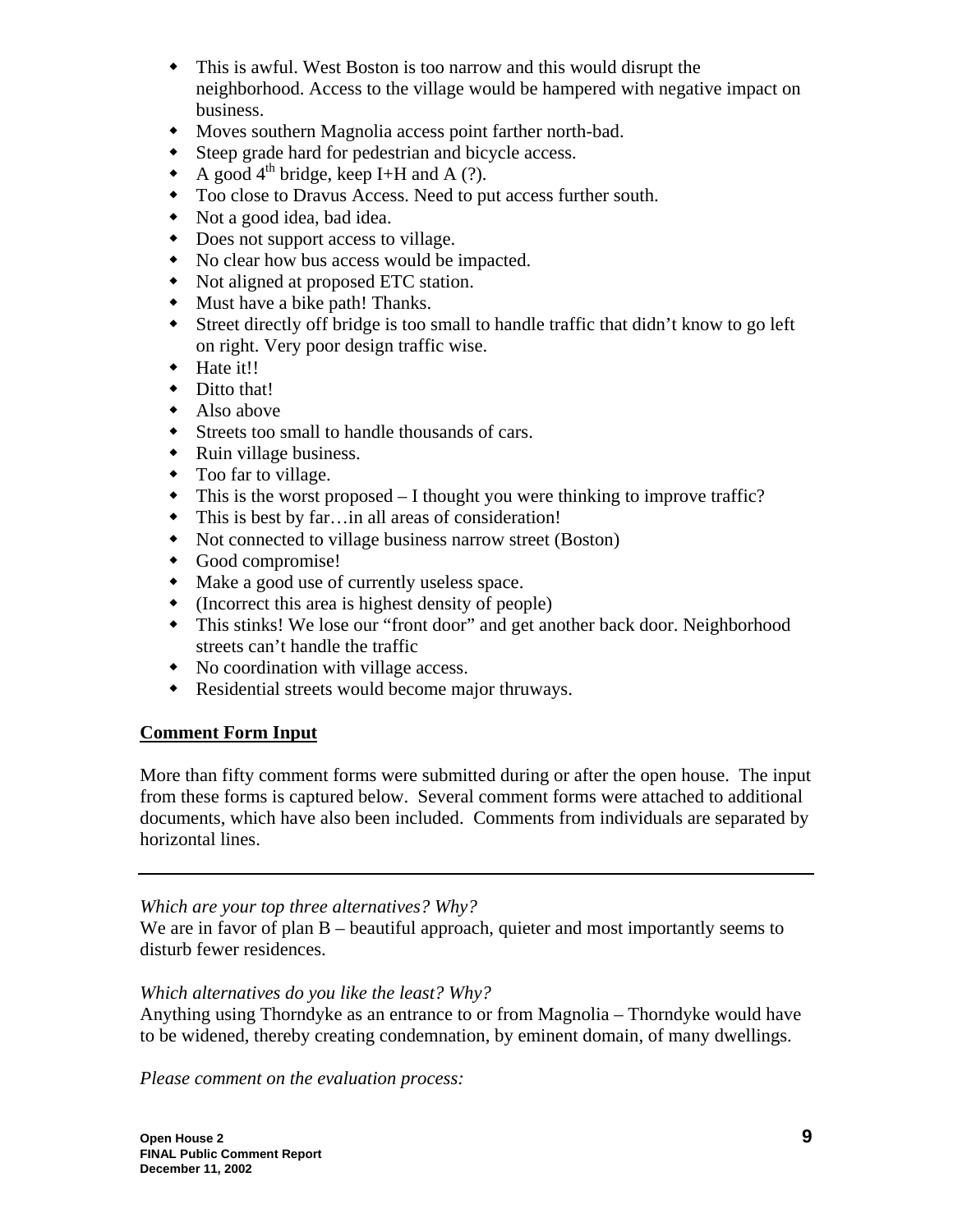Appreciation of efforts to involve residents of Magnolia, but wonder if our input will carry weight. Final decision will be the Port Authority, we think.

*The Magnolia Bridge Project will be a success if:* 

1) It happens in our lifetime. Good luck!

# *Which are your top three alternatives? Why?*

- 1) " $A$ " no residence or traffic changes.
- 2) "D" no traffic pattern changes.
- 3) "B" direct feed to the center of Magnolia, but at the cost of some homes, which I feel, is needless taking of property.

# *Which alternatives do you like the least? Why?*

 I, F, and E. All three would disrupt the traffic and arterial flows and would adversely affect the peace and quiet of the neighborhoods, as we now know them.

# *The Magnolia Bridge Project will be a success if:*

- 1) Not even one homeowner is forced to vacate.
- 2) It promotes arterial usage, not shortcutting through residential areas.
- 3) When it's complete, it feels as if nothing has changed.

# *Additional comments:*

Magnolia is a fully matured residential area with established arterials and traffic patterns, not an opening of developable land. As such the bridge should be replaced in kind and location.

### *Which are your top three alternatives? Why?*

A, B, and D. They provide direct access to the south portion of Magnolia. The north portion is adequately taken care of by Emerson Street and Dravus Street. The new roadways must provide nonstop merging for southbound traffic onto Elliot Ave on 15<sup>th</sup> Ave without traffic lights or stop signs.

### *Which alternatives do you like the least? Why?*

C, H, and G. They are too convoluted and do not provide direct access to the south areas of Magnolia Bluff.

### *Please comment on the evaluation process:*

Too early to comment – let's see some concrete actions first.

### *The Magnolia Bridge Project will be a success if:*

- 1) Its primary purpose is to serve the residents, i.e. homeowners of Magnolia, and is not biased to serve the Port of Seattle or the limited business interests on Magnolia, including real estate.
- 2) Both north and south traffic from the new bridge route have uninterrupted merging into Elliot Ave and  $15<sup>th</sup>$  Ave W.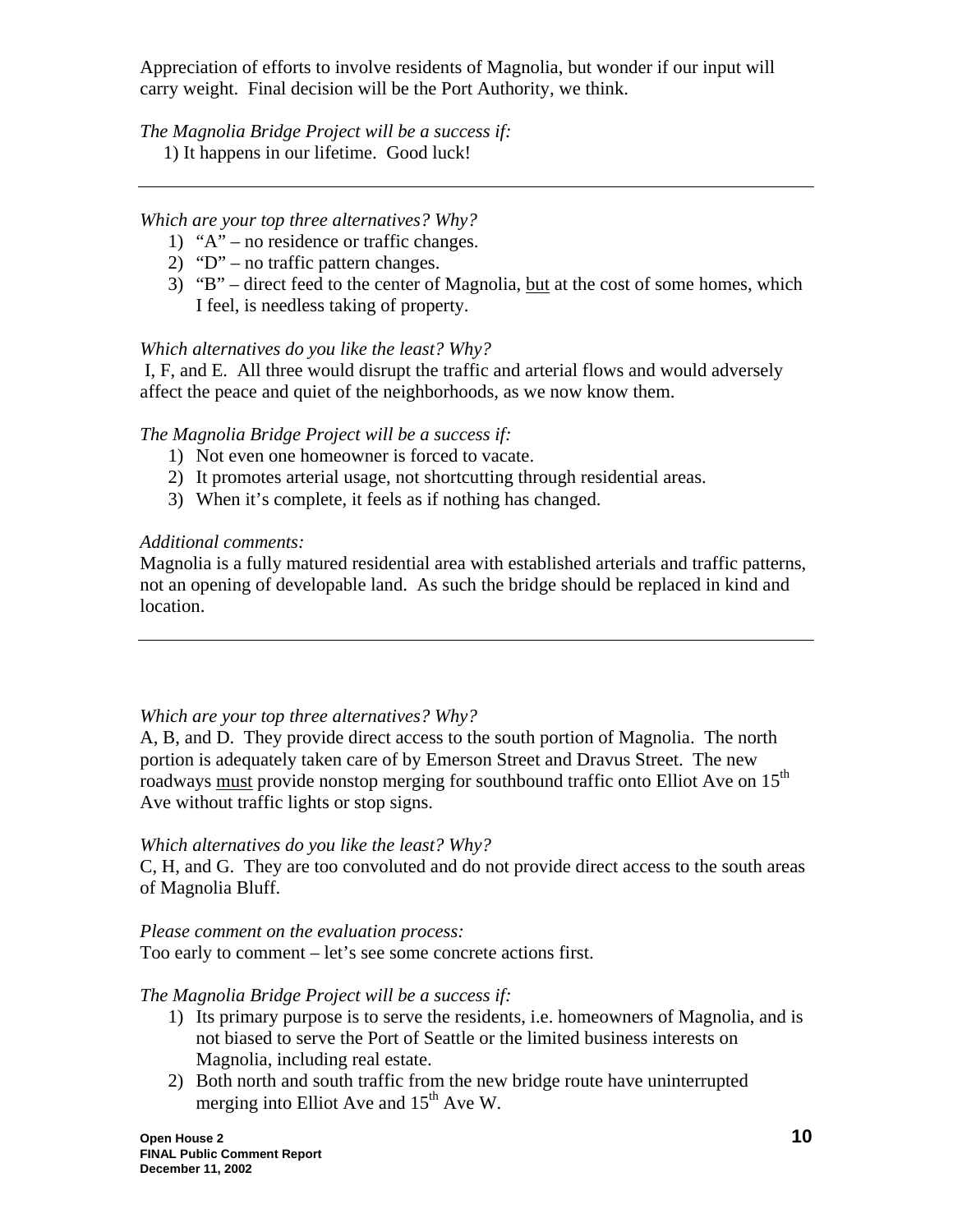3) Access to the south portion of Magnolia is provided by the most direct route from Elliot Ave.

### *Additional comments:*

Don't plan or engineer to accommodate the Monorail. It will be a passing fancy.

*Which are your top three alternatives? Why?* 

1) Plan A.

*Which are your top three alternatives? Why?* 

- H By far the best alternative if it can be financed. Hold a rummage sale and auction.
- B A great route to the center of Magnolia.
- A We won't need a road map.

# *The Magnolia Bridge Project will be a success if:*

Listen to input and try to get more input by having a daylong display – I had just a few minutes available tonight.

*Additional comments:*  I like the presentation.

# *Which are your top three alternatives? Why?*

A – Has the least impact and lowest cost. Straight lines are cheapest.

- D Offers minimal impact.
- $I A$  good fourth bridge alternative.

*Which alternatives do you like the least? Why?* B – there is high shoreline and slope alteration, and high cost for a slightly quicker drive.

*Please comment on the evaluation process:*  No pens inside.

*The Magnolia Bridge Project will be a success if:* 

- 1) A  $4^{\text{th}}$  access is made.
- 2) There are no slope or shoreline impacts.

# *Which are your top three alternatives? Why?*

B is great because it does not rely on a high-level bridge and gives good access to the marina and Smith Cove. A is acceptable because it replaces what we currently have. D would also be okay as it is similar to A.

*Which alternatives do you like the least? Why?* E, F, and I put too much traffic on Thorndyke.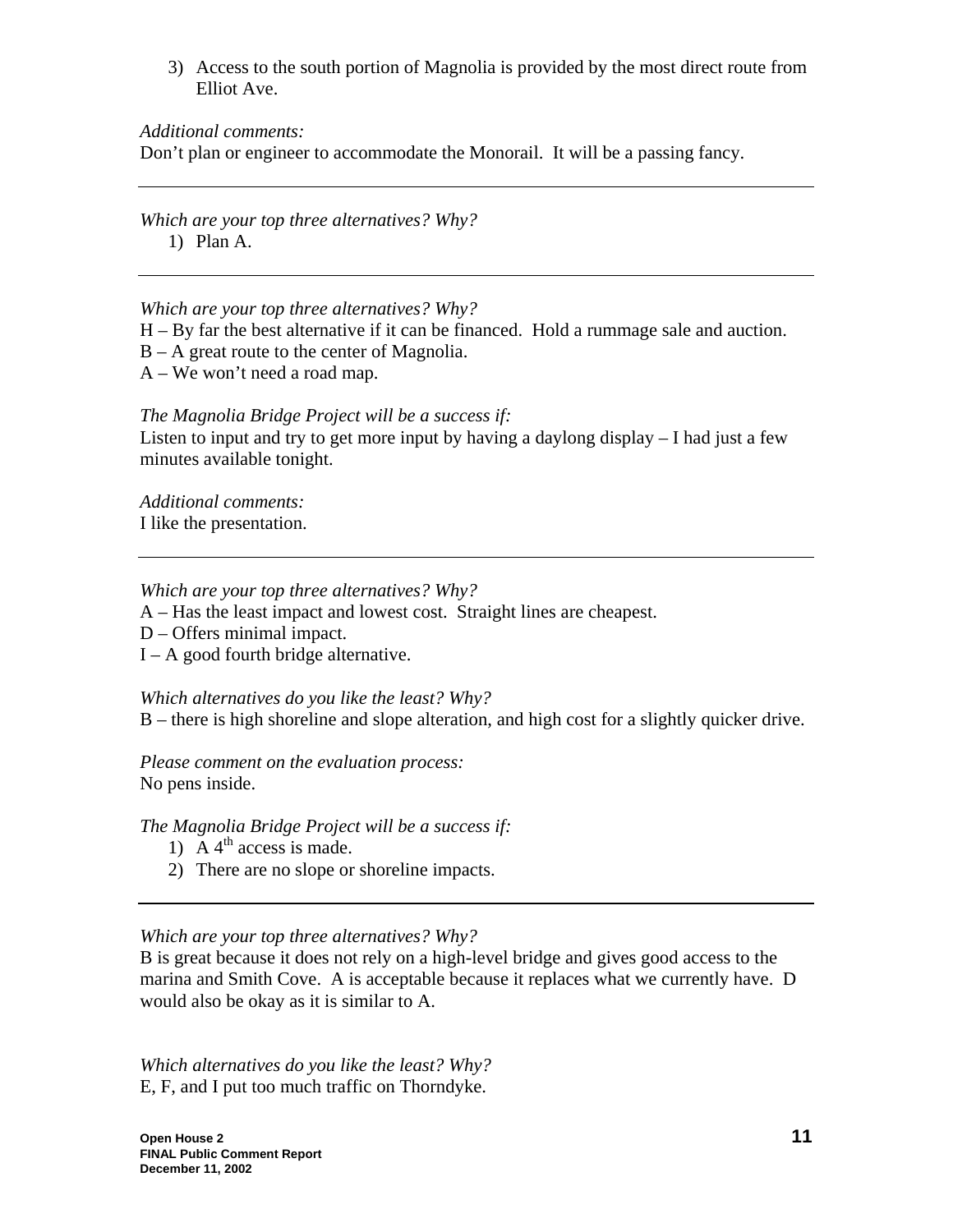*The Magnolia Bridge Project will be a success if:* 

- 1) There isn't too much disruption to existing traffic patterns.
- 2) There continues to be a "grand" entrance to south Magnolia.
- 3) Project schedule and budget are met.

#### *Which are your top three alternatives? Why?*

Only 2 – A and B for the advantages noted and connection with Magnolia Village.

*Which alternatives do you like the least? Why?*

- I Too much residential impact.
- H Too much!
- G Too convoluted.
- $F Too$  far north.

*Please comment on the evaluation process:*  Good opportunity for input.

*The Magnolia Bridge Project will be a success if:* 

- 1) A connection is made to Magnolia Village.
- 2) The least possible residential impact occurs.
- 3) A new structure is built close to the site of the current bridge.

### *Which are your top three alternatives? Why?*

A – Existing entry. Keeps traffic flow as is. Limited disruption of homes or businesses. Keeps entry to Magnolia as it is. Also, by building beside the existing bridge, it minimizes closure time.

D – For the same reasons as A.

H – This adds another entry to spread traffic more.

#### *Which alternatives do you like the least? Why?*

B – Would create havoc in Magnolia Village. All cars coming to Magnolia via bridge would exit at one location, which would be a nightmare.

 $G - No$  advantage over a just longer route. Also needs new exit lanes on 15<sup>th</sup>.

I – Enters Magnolia and requires an immediate left or right turn. Bad traffic flow upon entry.

- F Same as I, only worse.
- E Same as I, only worse.
- $C$  Not good flow, longer route no great advantage.

*Please comment on the evaluation process:* 

Excellent! Everyone who has an opinion can voice it.

### *The Magnolia Bridge Project will be a success if:*

- 1) Keep traffic flow to and from Magnolia smooth.
- 2) Do not jeopardize the waterfront or create new traffic problems.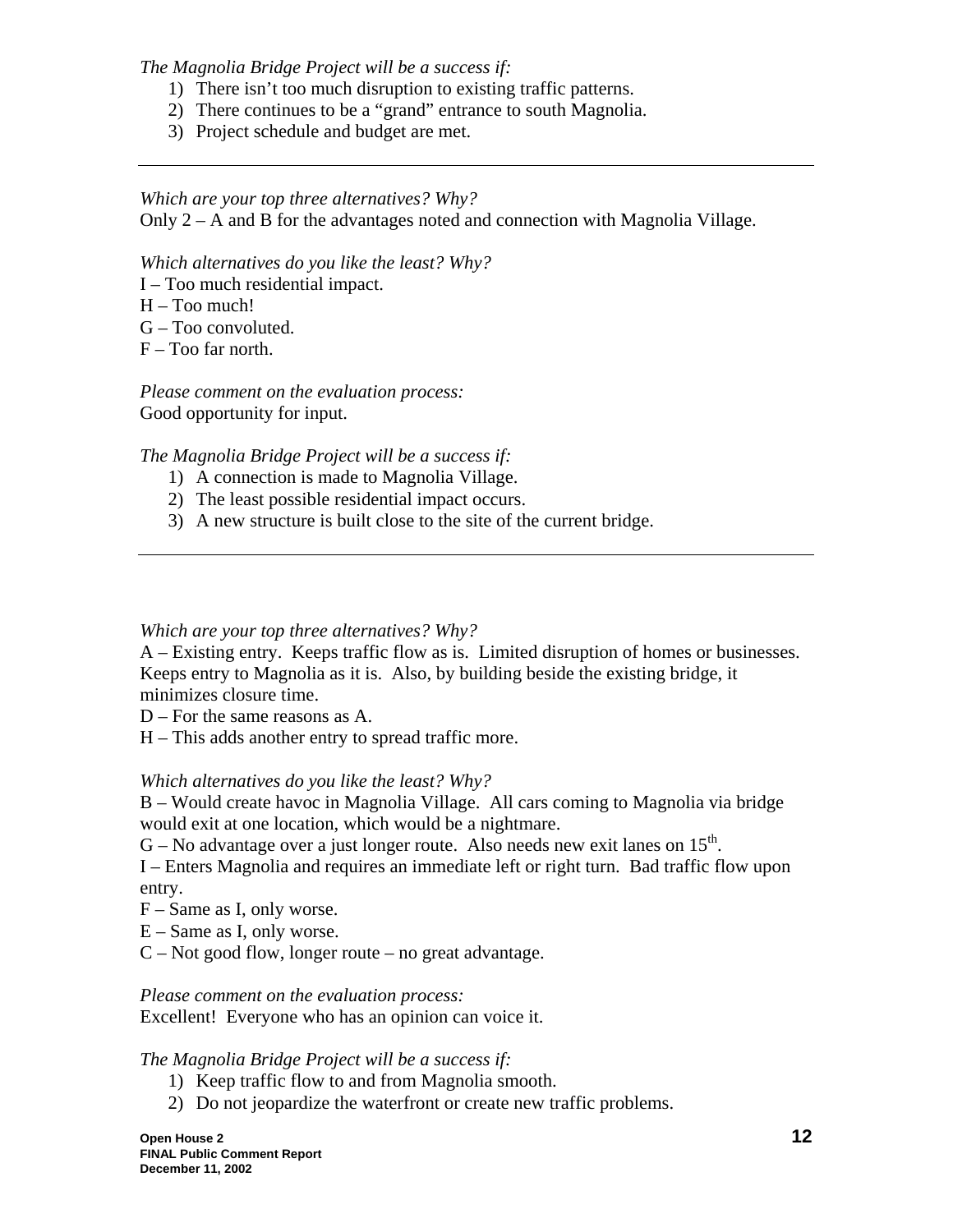3) Find an option supported by residents.

*Additional comments:* 

Great process. A or D is very acceptable. H is best because it adds another entry.

*Which are your top three alternatives? Why?* 

- E Straight shot into Magnolia, not a lot of building over Port land.
- F Same as for E, just two choices to jump onto bridge.

*Which alternatives do you like the least? Why?*

- B Land not stable.
- C Hillside not stable.
- G Hillside not stable.

*Please comment on the evaluation process:*  Looks like you are including people's comments. Thank you!

*The Magnolia Bridge Project will be a success if:* 

1) You really listen to residents.

*Which are your top three alternatives? Why?* 

- 1) A Well tested route
- 2) H
- 3) D

*Which alternatives do you like the least? Why?* B, C, and E. Too many curves on each.

*Please comment on the evaluation process:*  Thanks.

*The Magnolia Bridge Project will be a success if:* 

1) Listen to the people.

*Additional comments:*  Please keep the bridge open as long as possible.

*Which are your top three alternatives? Why?* 

A & D are the only viable options. B harms the waterfront too greatly and all the others don't provide adequate access to Magnolia Village and south Magnolia.

*Which alternatives do you like the least? Why?*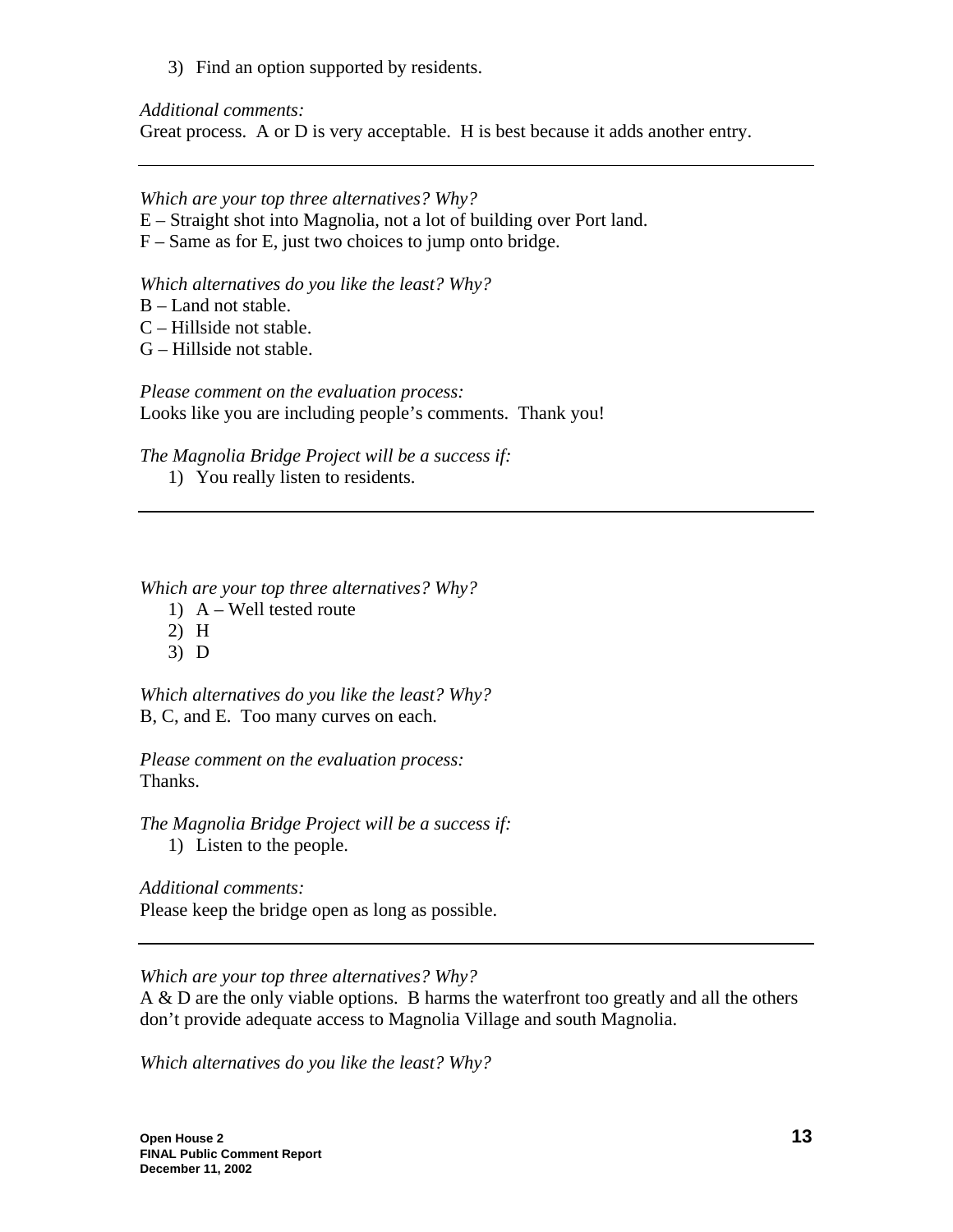All those that move the bridge dramatically north would greatly destroy Magnolia Village and create bizarre traffic patterns where residents would end up winding through residential streets to get to the Village, home, or Magnolia Blvd.

# *The Magnolia Bridge Project will be a success if:*

- 1) Existing traffic patterns aren't jeopardized.
- 2) Access to the marina is improved.

*Additional comments:* 

Don't destroy Magnolia Village by forcing access via Thorndyke.

# *Which are your top three alternatives? Why?*

The only one I like is plan B. It's the best for Village and marina businesses. Apparently, the City and consultants have not even thought about the problem of landslides along that route – so how can you figure an estimated cost? Plus – can you override DCLU and other legal barriers?

# *Which alternatives do you like the least? Why?*

Most of the other alternatives are unacceptable to homeowners who will be impacted by that route.

# *Please comment on the evaluation process:*

This style of presentations is nice, but limited. We need to hear a spokesperson (who can actually answer questions – not refer us to "that guy over there" who knows more). We need to sit down as a community group. You talk, we listen, and then we ask questions.

# *The Magnolia Bridge Project will be a success if:*

Stop calling it a "Bridge project". Rename to "access route" or something. Make the new access peaceful, tree lined, homey. We don't need a freeway into our neighborhood.

# *Additional comments:*

You should release a printout/record of comments from citizens. We are going to a lot of trouble to give you this feedback. I would like to know what others (no names necessary) say.

# *Which are your top three alternatives? Why?*

A, because it's about what we have and it works.

B, think it would be best for Magnolia business.

H, maybe, but a distant third choice. Would like more info first.

# *Which alternatives do you like the least? Why?*

E, too close to Dravus and seems redundant.

G, anything that parallels Thorndyke or east slope and cuts off pedestrian/bicycle access.

I, adds too much traffic to Thorndyke.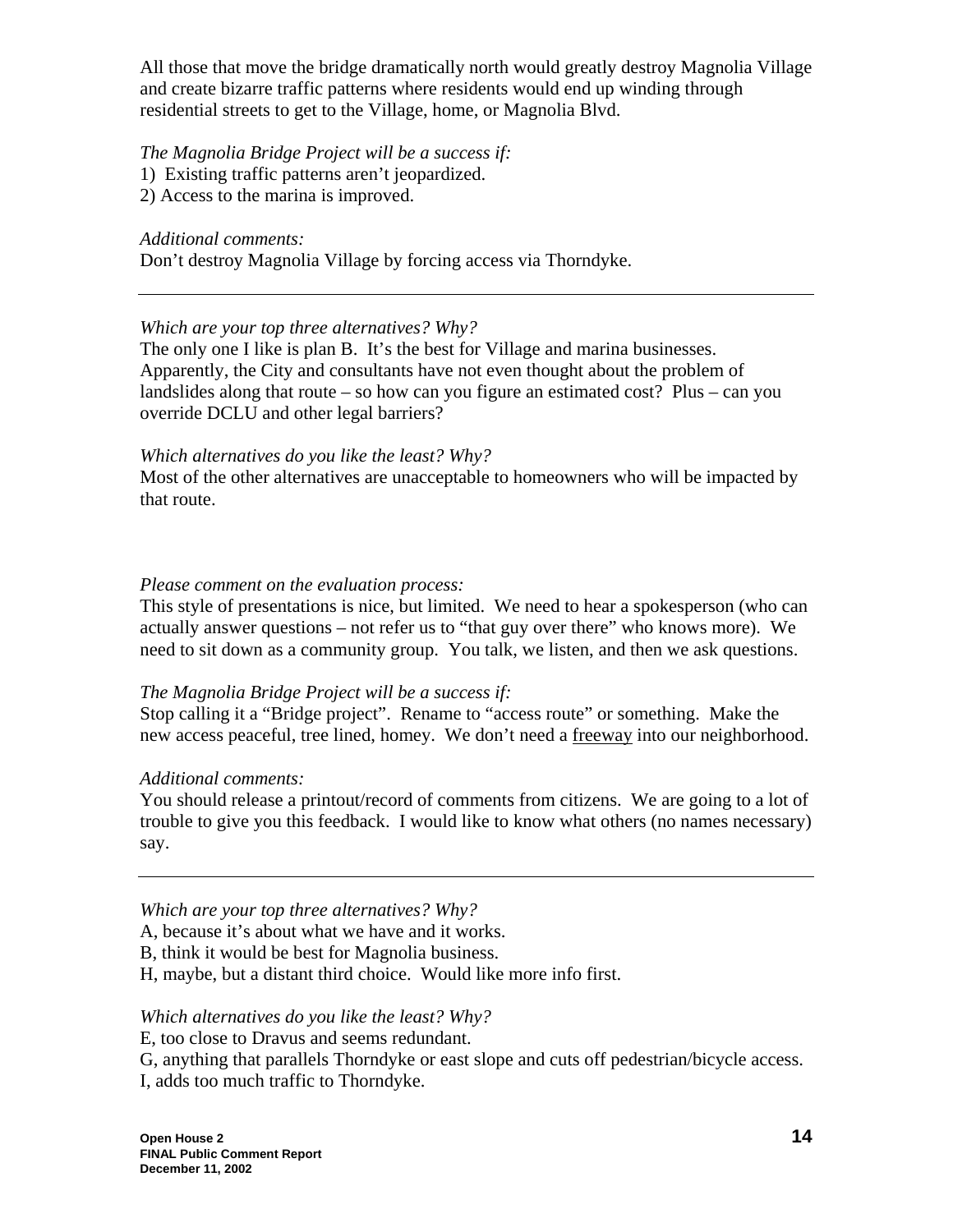*Please comment on the evaluation process:*  Great, good job – I appreciate it!

*The Magnolia Bridge Project will be a success if:* 

- 1) The southern Magnolia area is served.
- 2) Magnolia Village has good access.
- 3) No greenbelts, bike paths, or walkways are lost.

# *Additional comments:*

I live on Thorndyke. There are documented problems with run-off and mudslides on the east slope. Also, Thorndyke already serves as a major arterial – please do not add more traffic to it. Finally, the Olmsted plan was mentioned at the meeting – it would be helpful to know what that vision was.

*Which are your top three alternatives? Why?* 

A is great; there's a need to replace the bridge.

B is a good emergency access idea, and offers great marina access.

*Which alternatives do you like the least? Why?*

E, F, G, H, and I. These seem quite poor, and some will hurt Magnolia Village business.

*Please comment on the evaluation process:*  Good process to hear opinions.

*The Magnolia Bridge Project will be a success if:* 

- 1) South end access is improved marina access is a plus.
- 2) Village business is fostered and access remains good.
- 3) Do a combination of alternatives A and B!

*Which are your top three alternatives? Why?*  A and D, as they offer the least impact.

*Which alternatives do you like the least? Why?*

C, E, F, and I. Each afford multiple larger negative impacts.

*The Magnolia Bridge Project will be a success if:* 

- 1) It goes fast and is most like the existing bridge access.
- 2) Minimal environmental impacts.

*Which are your top three alternatives? Why?* 

A. Works well now – no homeowners displaced. Good and even distance from Gilman and Dravus. Beautiful drive.

D. Both A and D are good ideas because they allow traffic to d.

*Which alternatives do you like the least? Why?*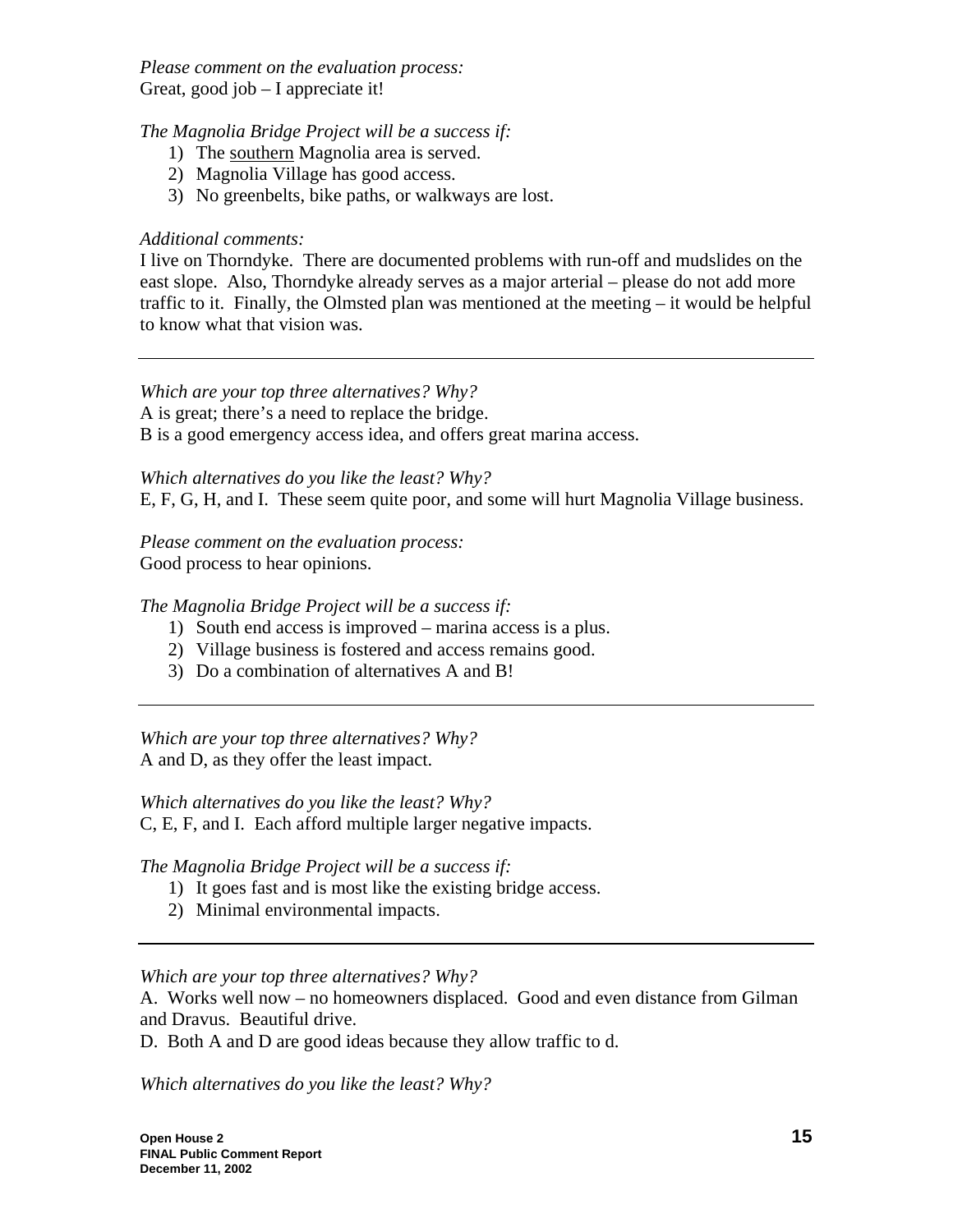Do not screw up beach with "B". Very costly. Would not fly with Shoreline Act. The Shoreline Management Agreement was signed in 1992 by the Magnolia Community Club, the Elliot Bay Marina, the City of Seattle, the Department of Ecology, and the Puget Sound Alliance, in which it was agreed there would be "No future construction" west of the marina! The marina was given its permits with this condition. Plan "B" is contrary to the basis by which the City received a deed to marina property. Plan B opposes Shoreline Act.

# *The Magnolia Bridge Project will be a success if:*

- 1) It does not take away the serenity of the saltwater beach at the bottom of  $32<sup>nd</sup>$ .
- 2) Does not dump traffic in one spot in Magnolia Village.
- 3) Does not congest the center of our Magnolia neighborhood. Right now traffic is smoothly diffused as it comes off the Bridge. Magnolia residents can use Thorndyke,  $28<sup>th</sup>$  and the West Howe Bridge and disperse. Plan "B" does not diffuse the traffic smoothly but causes congestion all in 1 spot on  $32<sup>nd</sup>$ .
- 4) Does not take homes or displace families.

# *Additional comments:*

You are going to have EPA attorneys up the ying yang with Plan B. Very expensive maintenance building a road on beach clay! Think of the storms that are going to shut down the road. We like Magnolia quieter than Plan B will accomplish. Plan B will assure the City litigation.

*Additional attached comments:*  February 18, 1993

Melissa Riesland Magnolia News 225 W. Galer Seattle, Washington 98119

Dear Ms. Riesland:

Your front page article (February 17 issue) regarding the proposed bike trail was most interesting. I'd be remiss, however, if I did not point out some facts that were omitted, such as the following:

1. The Shoreline Management Agreement was not only signed by Elliott Bay Marina and the Magnolia Community Club but also by a) the city of Seattle, b) the Department of Ecology, c) the Puget Sound Alliance, and d) four individual residents.

2. The language in the agreement is fairly clear:

"No future construction of any kind may occur in the area between said line and the western edge of the Fill Area..."

"Such prohibition does not apply to underground utilities, underwater habitat enhancement...".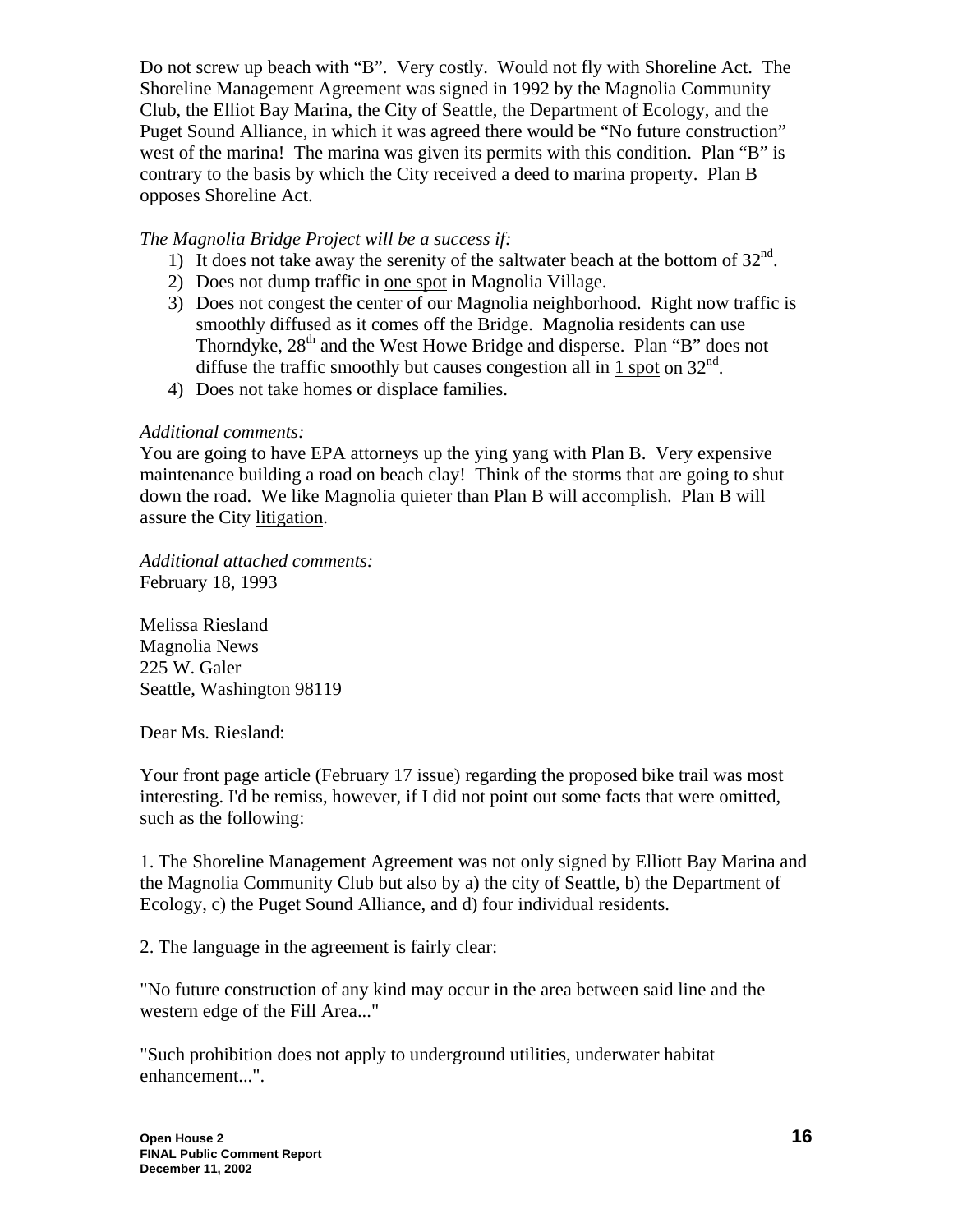"Such construction prohibition shall not be deemed to prohibit the grant to the City of a public pedestrian easement over the access area... and the tidelands portion..."

3. The present easement is from our parking lot to the tidelands, not up to the Park property.

4. Elliott Bay Marina's property abuts the Park property. No one has asked EBM for approval to "use" more of our property.

5. The Environmental Impact Study may also play a factor - I'm asking our lawyers to look into this issue.

6. I believe I also have a document - although I haven't located it yet - that specifies that EBM had to build a fence, w1thout gates, separating our west property line from the Parks' property line. I'll try to find these agreements.

7. Elliott Bay Marina and the Parks Department to date have yet to resolve the dispute regarding the existing utility easement agreement.

Another very key question. Does the definition of "pedestrian" include bicycles? I don't believe it does.

Elliott Bay Marina has been asked "What's our position on this issue?" I cannot respond until the legal agreements are thoroughly critiqued and clarified. From my current perspective, it appears that nothing can be constructed west of the marina.

Sincerely,

Martin D. Harder General Manager

cc: Dave Takami Seattle Parks Department

bcc: Lee Horn John Kaiser Glenn Edwards Don Filer

TO: Mayor Norm Rice Hon. George Benson, Council President Hon. Martha Choe Hon. Cheryl Chow Hon. Susan Donaldson Hon. Sherry Harris Hon. Jane Noland Hon. Margaret Pageler Hon. Jim Street Hon. Tom Weeks

**Open House 2 17 FINAL Public Comment Report December 11, 2002**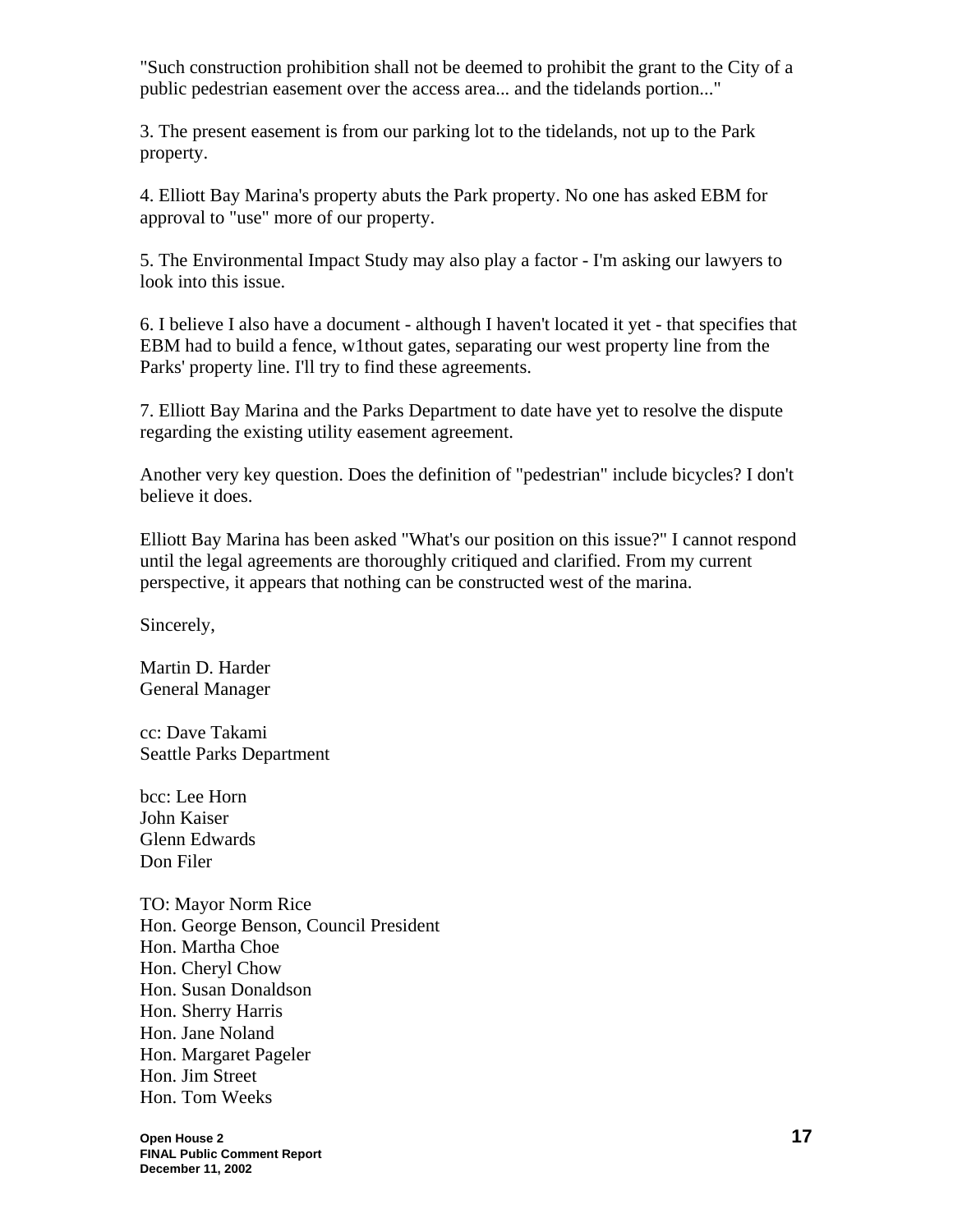DATE: June 17, 1993 SUBJECT: Proposed Elliott Bay 32nd Ave West Trail (Via West Galer Street)

We urge your rejection of the proposed trail. It would run from the Elliott Bay Marina parking lot area upland, to the eastern terminus of 32nd Ave West.

Our Neighborhood Does Not Support This Trail

We live on 32nd Ave West, Logan Street & West Galer, a narrow, substandard street. Safe passage for bikers and pedestrians on West Galer is compromised, by it's narrow width topography, residence location, and parking. We enclose a picture for your understanding, and, we invite you to come out and visit with us to understand our concerns. Our neighborhood opposes the trail, and the Magnolia Community Club, despite efforts to get it's support, has not supported this trail. Further, parties to the Elliott Bay Marina dispute, (i.e., Haggard, et al) do not support the trail.

Trail Contruction Is Contrary to the City's Agreement and Permits for the Elliott Bay Marina

Our privacy and safety were issues which, in part, resulted in permit conditions to (a) build an earthen and vegetative berm to protect our residences from the marina, (b) build a fence on the western side to preclude public access to the uplands, and (c) provide only one fence opening for the one western access to the tidelands. Mr. Walt Hundley, Parks Superintendent, in his EIS comment, believed public access was desirable to the tidelands --and it was provided. Current efforts to add another access is contrary to the SHB settlement, and issued permits, (see enclosed letter from Joel Haggard).

Trail Authorization Will Likely Cause Us To Raise Substantial Legal Issues -- A Waste of Money and Time For All of Us.

Legal disputes over authority to provide the trail may be contrary to the basis by which the City received a deed to marina property. SEPA compliance for the legislative proposal authorizing the trail is an issue, so is the permit, SHB, and judicial review processes for trail construction. We raise these questions not as a threat, but as legitimate issues for your careful consideration.

Frankly, we believe what is far more important is the attempt to break our trust in the City. We believed the matter was resolved when (a) the City authorized us to install a gate to preclude public access to the upland area, (b) the Parks Department wanted only tideland access for the marina and we agreed, and (c) the marina plans were approved with a fence and only one public access to the west.

Please recognize our trust in, and dependence upon you. Please delete the Marina/32nd Avenue West trail from the proposed SPIF recommendation.

[Petition signed by 32 Magnolia residents.]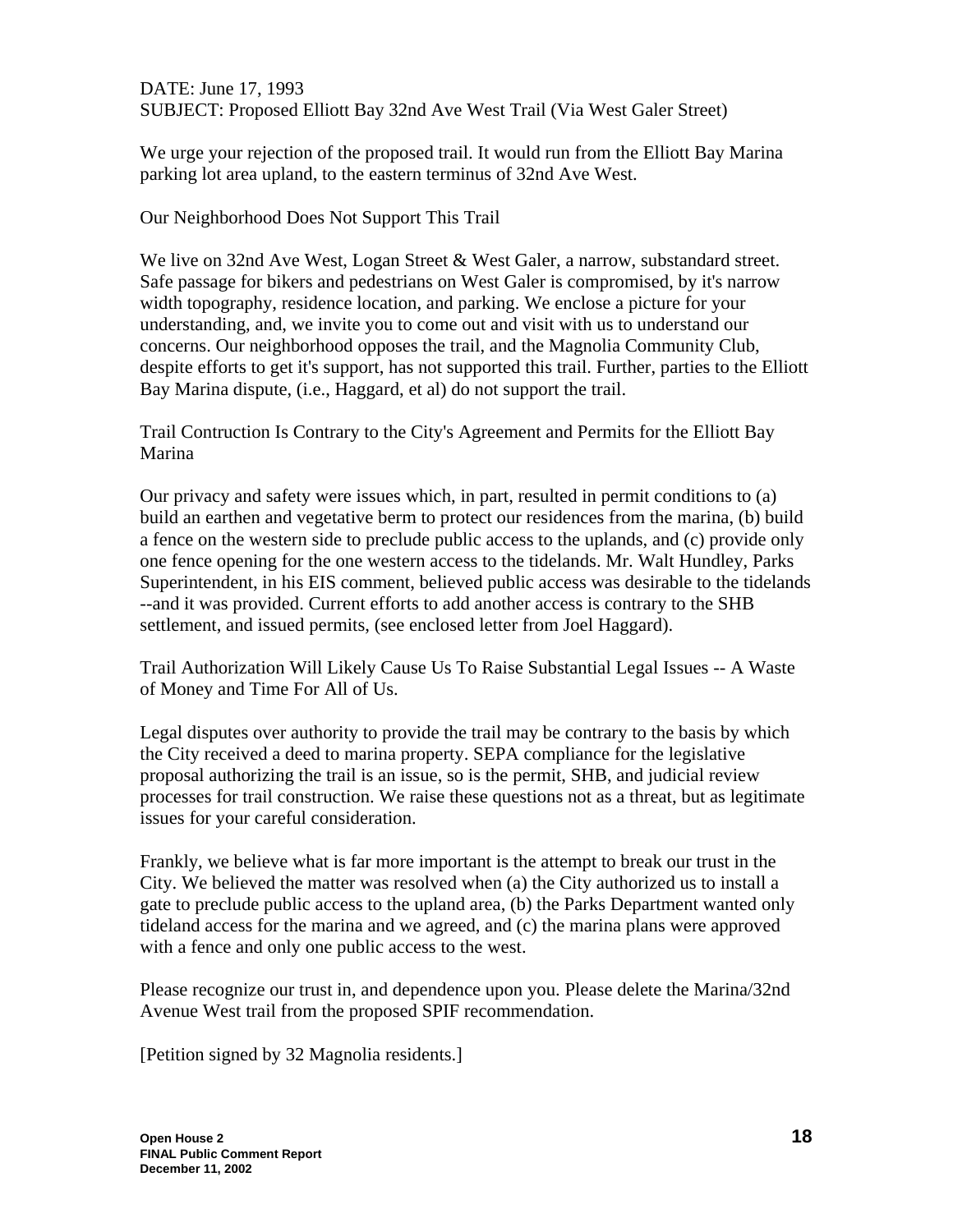June 18, 1993

Mr. Henry L. Horn 3033 W. Galer Seattle, WA 98199

RE: Proposed Elliott Bay/32nd Ave. W. Trail

Dear Lee:

You have requested our opinion as to the development of a trail connection from the Elliott Bay Marina parking lot area to the eastern end of a sub-standard street, W. Galer St. We conclude that the multi-party settlement agreement over the Elliott Bay Marina precludes such an extension. We also note that the agreement, contrary to assertions by trail proponents, binds the Park Department as part of the City of Seattle. Finally, we suggest such a trail extension is contrary to the intent and purpose of the agreement and presents liability issues for the City.

Our analysis follows.

CONTEXT: The Elliott Bay Marina Settlement Agreement and Documents Provided Public Access to the Tidelands --That Was All That Was Desired and Was Provided.

A proposal to develop a marina with associated shore facilities and a restaurant was proposed for the southeast shore area of Magnolia west of the Pier 90-91 area. The marina is west of the Smith Cove Open Water Park. The proposal required an EIS as part of the permit review process. Two issues relevant to the present dispute involved the location of the western terminus of the marina and the public access to the undeveloped portion of the property west of that termination point.

Mr. Walter Hundley, Parks Department Superintendent, wrote a comment letter on the DEIS on October 18,1984. Mr. Hundley squarely addressed the issue of public access to the west. He noted the applicant had proposed no walkway or other such development for pedestrian access to the west. Mr. Hundley suggested that a public access to the tidelands be provided. Supporting reasons included the public's opportunity to walk the tidelands from Smith Cove to Discovery Park. Subsequently revised and approved plans did provide for an access to the tidelands from the western marina development limit.

You and other neighbors along Galer had expressed concerns over any upland trail connection because of past security problems and the narrowness of the street. You also expressed concerns over times of tideland access to preclude people being forced by the tide to exit the tidelands through your private residential areas.

The issue of pedestrian access and public use of the western viewpoint area was a specific issue in the permit dispute process. Foremost in this process was the appeals (No.86-14 and 86-15) to the State Shorelines Hearings Board. A Stipulated Order resolving the appeals was entered on July 30, 1986. The Stipulated Order was signed on behalf of "the City of Seattle" with no indication that "the City of Seattle" excludes the Park Department.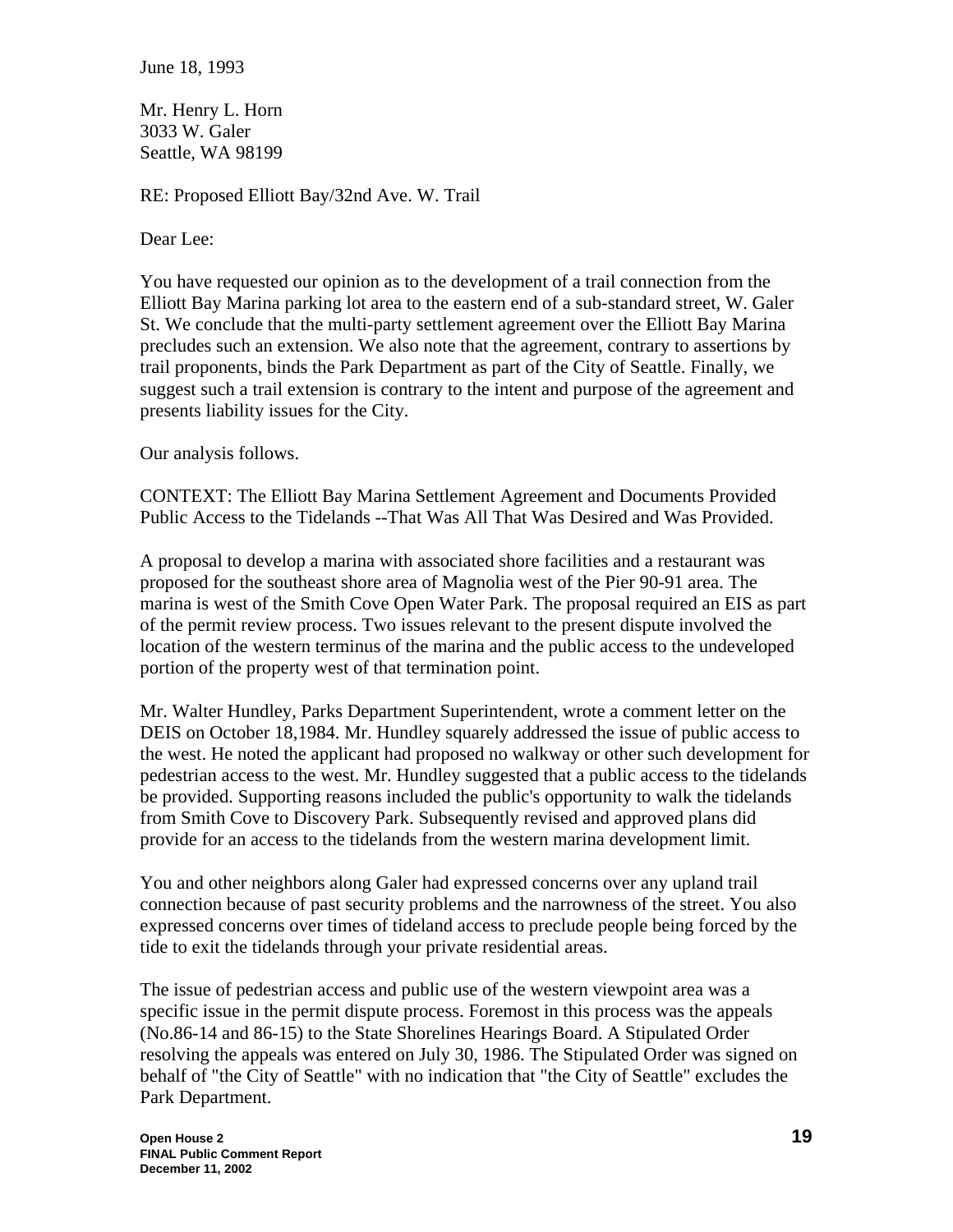The Stipulated Order contains provisions relevant to your question. They are:

1. No material deviation from the Revised Site Plan shall be allowed.

2. The Marina would quitclaim to the City a portion of the Marina property west of the western breakwater. No future construction of any kind may occur in the Undeveloped Area except for "the western access" and other items unrelated to this dispute.

3. The western access is specifically identified in Revised Plan B-1 and is required under Condition 15 of the SDP. "The Group (ed: Marina) shall not construct any other access nor grant any other easements for access to or from the western border of the Marina. /P7, Haggard et al/Marina Agreement.

4. The fence on the western border will be interrupted only by the westerly access at the western border of the fill area as shown on Revised Site Plan E-l. /P10, Haggard et al/Marina Agreement.

5. The City signed the Stipulated Order which affirmed the appeal was resolved in consideration of the imposition of the conditions and mitigation measures contained in the Haggard et al. Settlement as well as other settlement agreements.

The City Parks Department is reportedly now proposing to provide another trail access through Marina property westerly on the upland (not tideland) area to connect with the eastern terminus W. Galer St. No such access connection is provided for in the Marina Plans as reflected in the SHE order or the subsequently issued permits.

The Marina Settlement Agreements Preclude Pedestrian (or other) Access from the Westerly Portion of the Marina to Upland Areas.

The historic context of the permit review process affirms an issue over access by the public to the west, i.e.,

(a) Neighbors on 32nd Ave. W., W. Galer St. and Logan St. had concerns over public safety issues due to historic problems. To minimize these problems, the neighbors were permitted to install a fence near the easterly terminus of W. Galer St. to preclude any public access to the Parks Department upland property.

(b) Mr. Walt Hundley, Superintendent of the Parks Department, commented that the public should be provided access to the tidelands from the westerly portion of the Marina. This was specifically provided for in the approved marina plans by allowing one fence gate for the sole purpose of tideland access during daylight hours.

The access issue was resolved to the satisfaction of all parties, which includes the City of Seattle. The marina plans were revised to provide one access from the west to the tidelands. The approved plans provide no indication of any future, proposed or possible added trail connection to the uplands and on to W. Galer St. We, therefore, conclude that the existing permits preclude any trail installation event, such an upland connection is specifically contrary to the public access provision intent, and that is to the tidelands.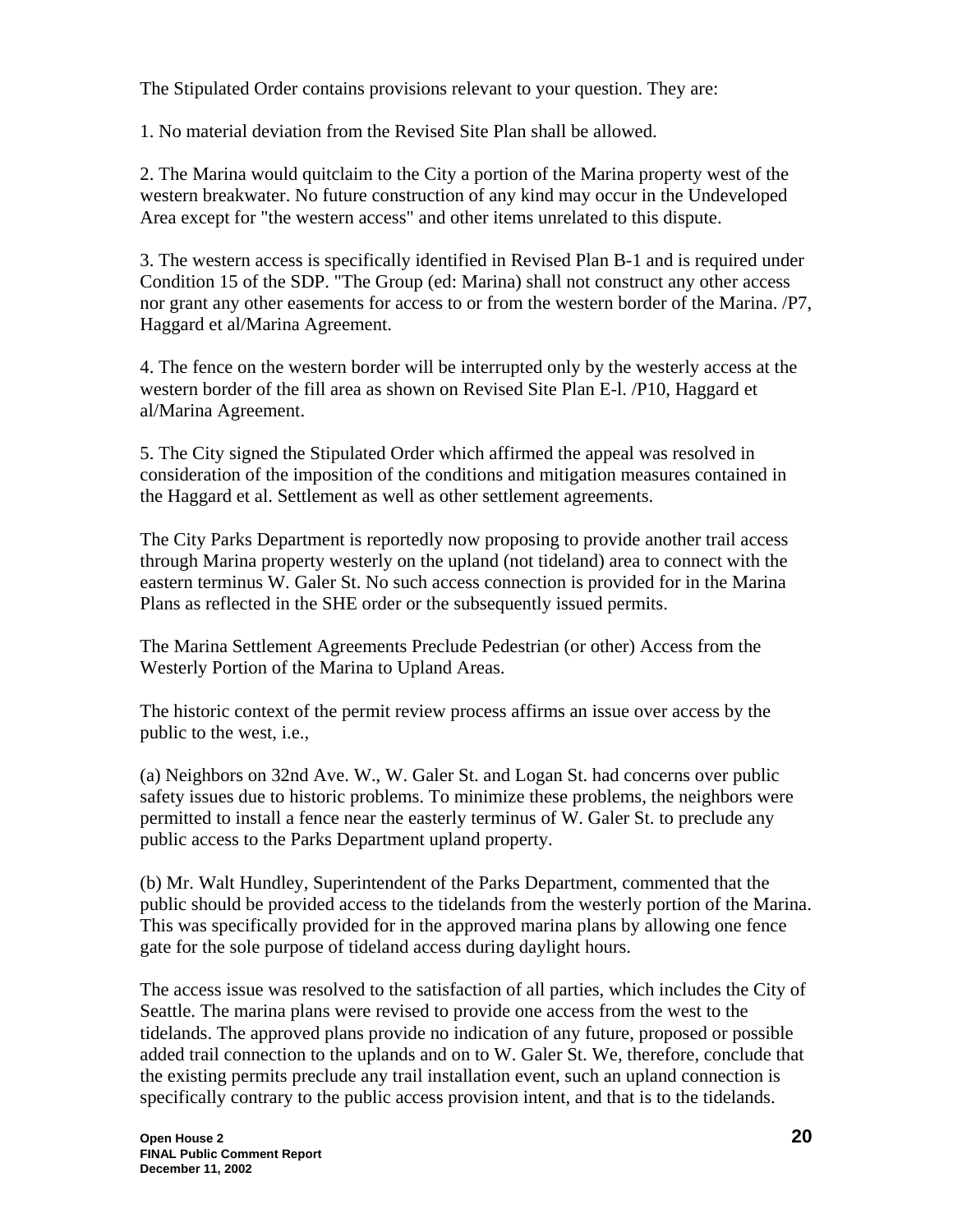The SHE order specifically provides in /P2.b that the Marina Project shall be as shown on the Revised Site Plan. This Plan includes Exhibit E of the Haggard et al. Settlement. The SHE further provided that "no material deviation" shall be allowed from that Plan. The Plan shows no access to the upland area or future provision for such. The Haggard et al. Settlement specifically provides a basis for understanding what would constitute a material deviation from the Plan. /P3 of that settlement provides that no future construction may be done in the area between the Fill Area and the eastern line of property to be dedicated to the City except for enumerated actions including the western access. This western access provides access only to the tidelands. We also note that the Marina Group is specifically precluded from granting any other easements for access to or from the western border of the marina. Thus, provision for added access to the upland areas and to W. Galer St. would be considered a material deviation and be precluded by the SHE order.

The Present Trail Proposal Is Contrary to the Understanding and Expectation of All Parties.

Parties to the Marina dispute were concerned over the western extent of the Marina. Once this was resolved, the focus shifted to activities on the western edge. Immediate neighbors on 32nd Ave. W., W. Galer St. and Logan St. were concerned about noise, light and glare and public safety. These concerns were resolved, upon agreement by all parties including the City. An earth and vegetative berm was provided to shield the residents on W. Galer St. from intrusive activities. Access to the tidelands was provided but restricted to one access location and between certain hours. The current upland connection from the Marina to W. Galer St. is a material deviation from the expressed concerns and accepted access resolution.

An upland neighbor (i.e., the undersigned) was concerned over the potential fire hazard over public use of the area. This issue was resolved by providing for fire pit restrictions in the public viewpoint area. Providing upland public access would increase the potential fire hazard, particularly during the dryer periods.

While not explicitly referenced in the permits and order, we note that the City has permitted neighbors on W. Galer St. to install a gate to preclude upland public access. This action was well founded because of the illegal and disruptive activities that occurred.

We believe it is reasonable to conclude that additional access in the upland area between the Marina and W. Galer St. would be contrary to the understanding and expectation of neighbors who had participated in the Marina permit and appeal process.

Based upon the above, we believe that meritorious issues exists as to the Staff's proposed installation of a trail from the Marina parking lot across the uplands to the eastern terminus of W. Galer St. First, the City's compliance with SEPA is uncertain as to the overall legislative proposal which includes the trail. It appears likely an EIS is required. This can be reviewed further if you desire. Second, the City's right to construct the trail appears contrary to the implicit conditions of the property deed transfer it received as a result of the SHB settlement. Third, depending upon the SEPA issue and other concerns,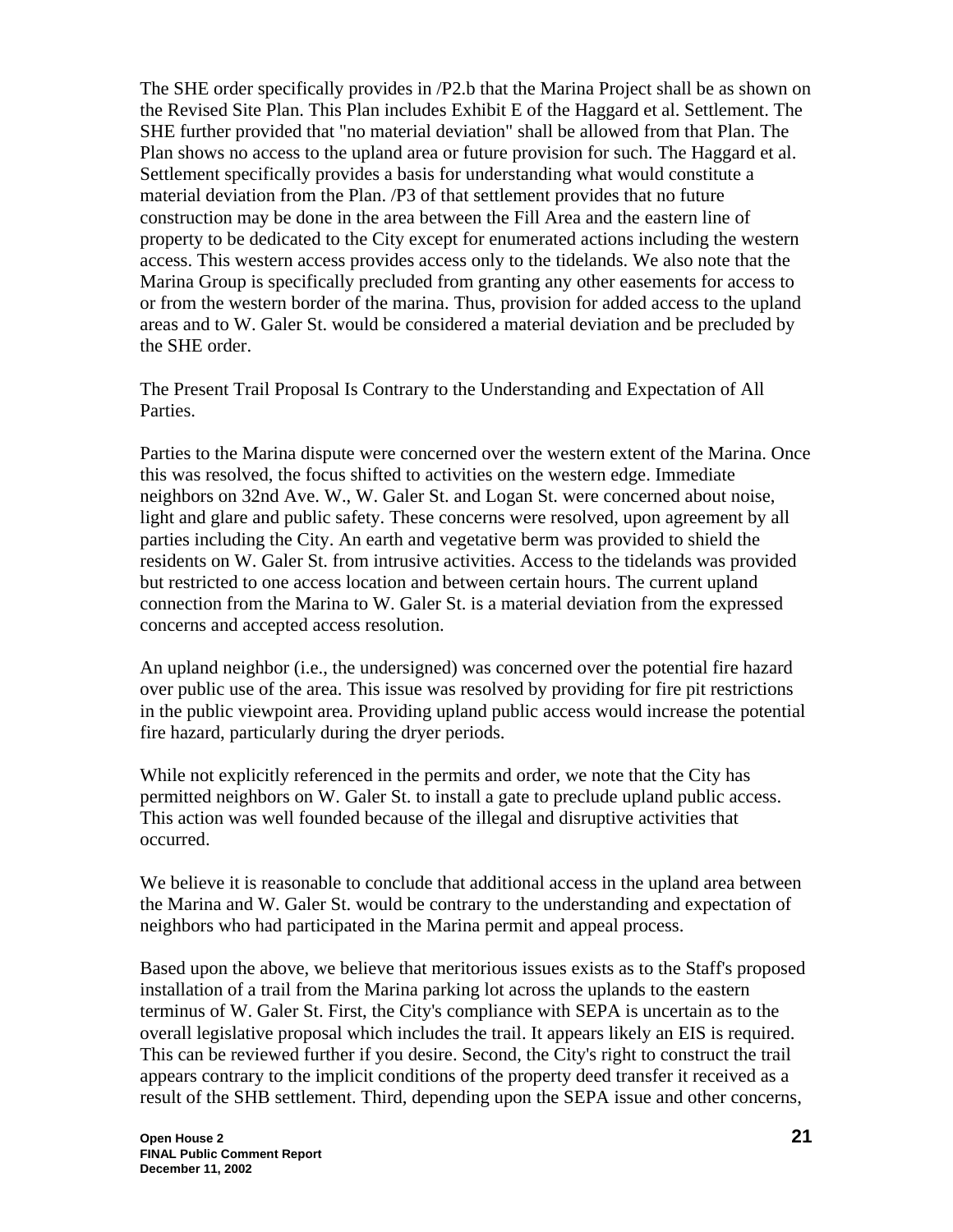a judicial appeal may be appropriate over the validity of the legislative proposal (if adopted) which includes this trail proposal. Fourth, normal City permit processes as well as SHB and judicial review provide further mechanisms of challenge if the trail proposal is adopted.

Sincerely yours, Joel Haggard

*Which are your top three alternatives? Why?* 

A – cost, route, no disruption to homes and low environmental impact.

H – reasons listed on comment sheet.

### *Which alternatives do you like the least? Why?*

B – higher cost, longer route, disruptive to homes currently along route up from water.

### *The Magnolia Bridge Project will be a success if:*

- 1) The amount of closure/construction time is minimized.
- 2) It doesn't disrupt homes or shorelines.
- 3) The cost is low for a safe, efficient alternative.

#### *Additional comments:*

Why not keep same direct route as we have today? Don't ruin what makes Magnolia seem so charming.

### *Additional comments:*

Concerning plan B and perhaps C:

Building over the Magnolia tidelands has already been to court and the City's position upheld – that it is contrary to the Seattle Shoreline Master Plan (SSMP) to build on or over the tidelands including above a submerged right-of-way. This was originally ruled by a City of Seattle hearing examiner in 1992 and when appealed by a real-estate developer was upheld by Superior Court, the Court of Appeals, and the Washington State Supreme Court in 1997.

> Larry D. Zahnow Vs. City of Seattle, et al Superior Court #95-2-21899-7 Court of Appeals #38114-8-1 Washington State Supreme Court #66073-5

Judith Barbow of the Seattle City Attorney's office represented the City from 1992-97. Magnolia residents were interveners in the case in support of the City. I am astonished that shoreline options are under consideration. The City of Seattle has already spent an enormous amount of money and time to prevent such construction over any area that is within one or two miles of the Magnolia Bridge.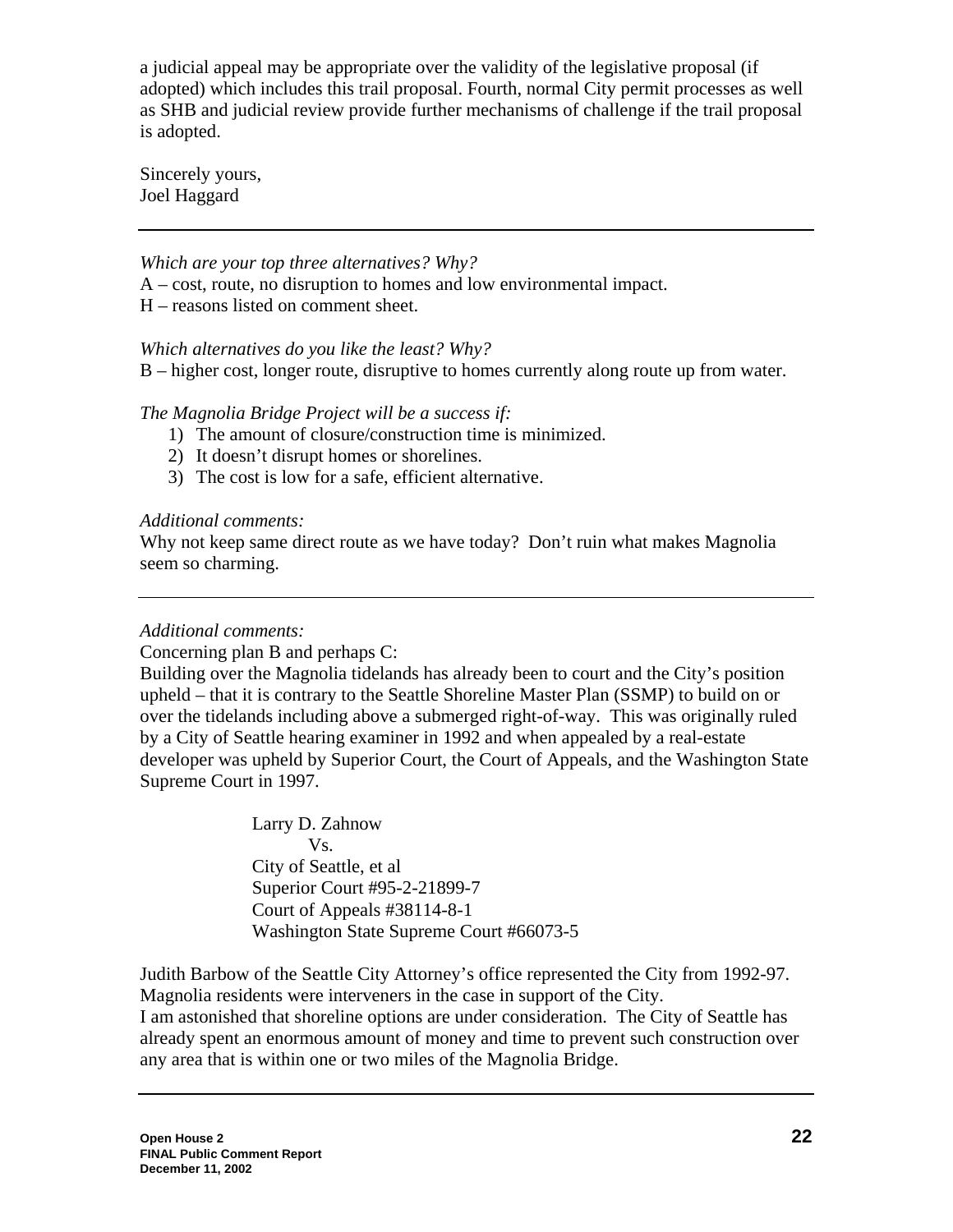*Which are your top three alternatives? Why?* 

A – least impact.

D – most like existing with minor changes.

*Which alternatives do you like the least? Why?*

C. E.

F – terrible access.

I.

# *The Magnolia Bridge Project will be a success if:*

- 1) Goes fast.
- 2) Most like existing bridge.
- 3) Minimal environmental impact.

# *Which are your top three alternatives? Why?*

 (A) Is the only sensible solution. Why waste money and time rerouting traffic and wreak havoc on the neighborhood when we already have a route that works?

# *Which alternatives do you like the least? Why?*

 (I) Because I live on West Boston and I see the impact of the traffic on this street already. It's very narrow and unsafe for what we have to accommodate now, let alone with more traffic.

### *Please comment on the evaluation process:*

Thanks for giving us all a chance to voice our opinions, but please just keep the location the same.

# *The Magnolia Bridge Project will be a success if:*

- 1) It produces a safe new bridge where the current one exists.
- 2) It does not force people to accept major traffic passing through their streets after people have bought homes years ago and would now be unfairly impacted. The bridge has been here a long time and houses that were built near it were built knowing that they were near the bridge route.

# *Which are your top three alternatives? Why?*

A, B, and D. Least impact, utilizes current space for bridge. All other options seem to carry horrible traffic impacts to neighborhoods and Magnolia Village.

### *Which alternatives do you like the least? Why?*

I, F, and E. Just baffles me how traffic is supposed to flow via Thorndyke and Boston. Horrible negative impact, cuts off the Village.

### *Please comment on the evaluation process:*

Do you mean this process? As long as the comments you receive tonight are utilized, I think this is very good. Points for the patient explanations by employees.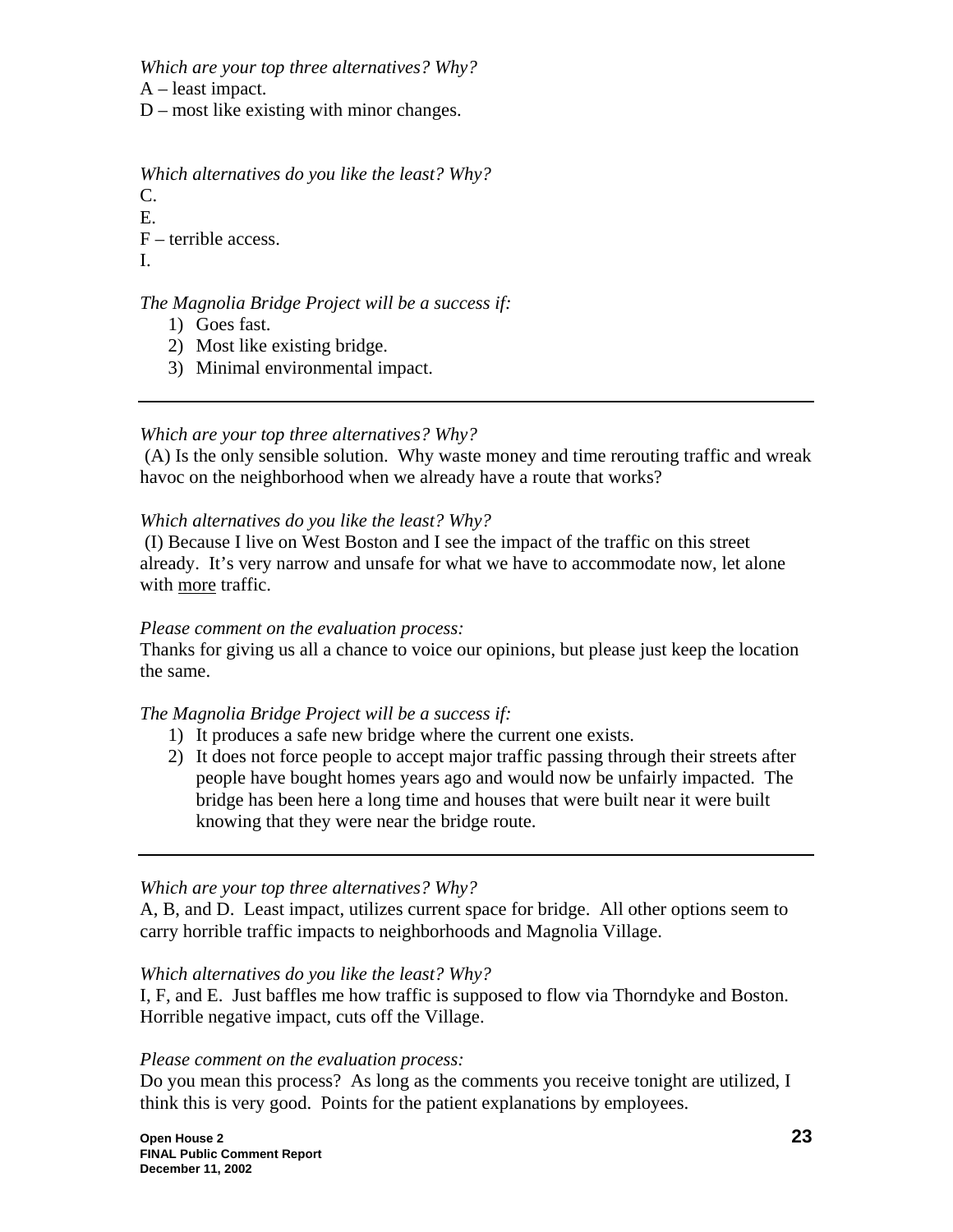### *The Magnolia Bridge Project will be a success if:*

- 1) It makes sense to the community.
- 2) Solves the traffic objectives.
- 3) Has a reasonable budget.

#### *Which are your top three alternatives? Why?*

Alignment "D" is the only really practical way to build. It is only a slight detour from the Bridge itself.

H is also a practical way to go – least construction costs.

#### *Which alternatives do you like the least? Why?*

B, C, F, E, and I. These connect to Thorndyke and will force motorists to go to Dravus (only 2 lane) and cannot handle any more traffic.  $Or - go$  south to Blaine and go down Condon Way to get out of Magnolia Village.

*Please comment on the evaluation process:*  No taxes are raised – use Port and federal grants.

### *The Magnolia Bridge Project will be a success if:*

1) Costs are held to a minimum.

### *Which are your top three alternatives? Why?*

A, D, and H. They maintain traditional south bluff access to Magnolia Village and do not appear to require stop signs or signals.

### *Which alternatives do you like the least? Why?*

B and E, no shoreline fill please. Also, one directs traffic away from the Village and into quiet neighborhoods. I live two blocks away from the Village and want to build economic vitality there.

#### *Please comment on the evaluation process:*

I like the diversity of alternatives even though I would not like some as a primary choice. Forces us to think critically. Thanks for all your hard work; I admire your openness and dedication.

### *The Magnolia Bridge Project will be a success if:*

- 1) Maintain Village directed traffic.
- 2) No stops or signals required.
- 3) Minimize shoreline impacts and stay within budget and timeframe.

#### *Which are your top three alternatives? Why?*

- A This bridge is for Magnolia, not the Port. Least impact on residences.
- B Nice except for buses and services to east hill.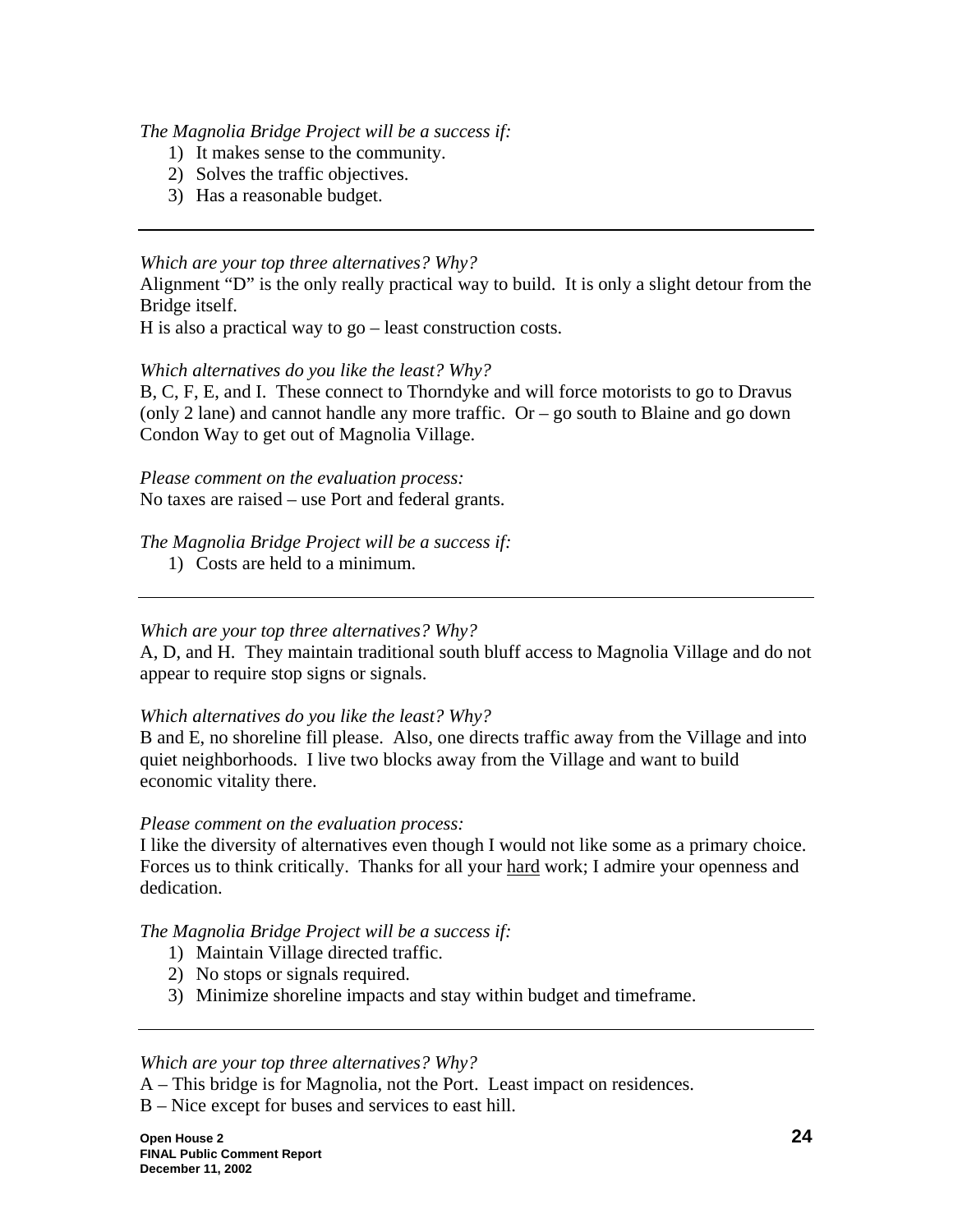I – Except for bus service to many.

#### *Which alternatives do you like the least? Why?*

- G Too long, high impact on residences.
- H Winds around and still has steep grade.
- C Driver's nightmare!

*Please comment on the evaluation process:*  I appreciate it but fear the decision is already made.

*The Magnolia Bridge Project will be a success if:* 

- 1) You listen to ALL the people.
- 2) No side agendas.

*Additional comments:*  Make it work for us! Thanks!

### *Which are your top three alternatives? Why?*

- A Not my personal favorite but the fairest to all homeowners in the community.
- B I agree, could be beautiful. Access to the marina, good connection to Magnolia Village.

E – Simple and direct.

#### *Which alternatives do you like the least? Why?*

C – Bad traffic routing, huge impact to homeowners, impact to slide-sensitive area.

D and H – Impact to residences, noise and fumes will flow from valley into homes.

G – Huge cost, huge impact to homeowners on the bluff, noise and fumes.

### *Please comment on the evaluation process:*

It's frustrating to review nine alternatives but be told by representatives they really have it pretty well narrowed to two or three.

*The Magnolia Bridge Project will be a success if:* 

- 1) Does not impact homes with additional traffic, noise and car fumes.
- 2) Keeps views intact.
- 3) Flows to the Village.

*Additional comments:*

Proposal "A" is definitely the best!

#### *Which are your top three alternatives? Why?*

H – No shoreline impacts, lowest mitigation costs, worse access to the waterfront is okay, as it needs to be preserved.

D – No residential displacement, similar to what the Bridge is now.

A – No residential displacement, no business displacement.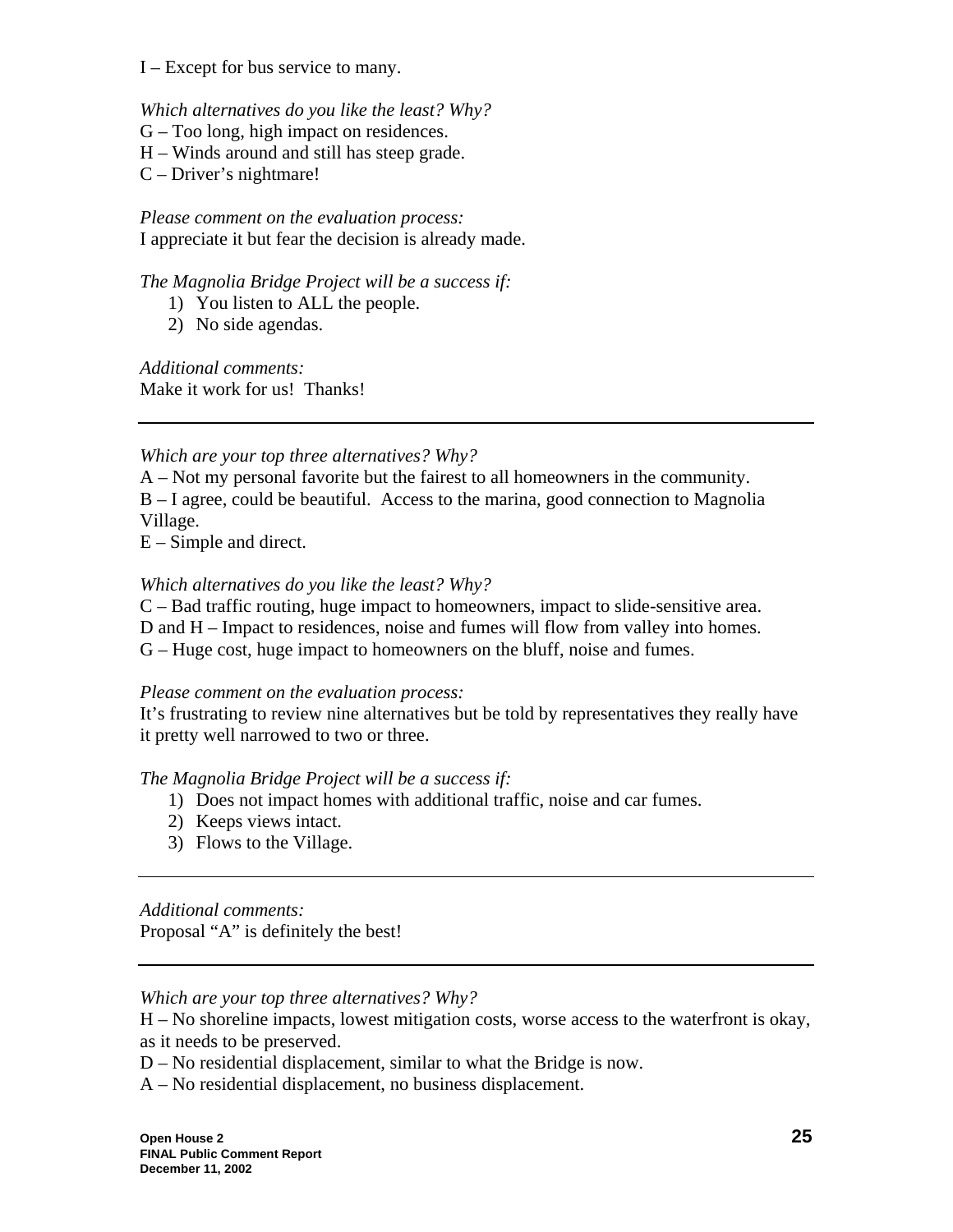# *Which alternatives do you like the least? Why?*

 $B -$  Take the automobile count on top of the Bridge and insert it into 32<sup>nd</sup> W and Clise intersection, that is a dangerous safety issue. Greedy business merchants without integrity seem to be pumping this plan. Plan B is illegal by way in which the City conveyed the deed to the marina property.

# *Please comment on the evaluation process:*

Too many choices that are really not possible, nor would they even be doable. Like giving the community the choice between cancer and polio.

# *The Magnolia Bridge Project will be a success if:*

- 1) It follows all proceeding treaties and conveyances of deeds.
- 2) Avoids damaging the environment.
- 3) No home displacement which would make the City look like a real bully, when there's other options.

# *Additional comments:*

Please don't displace residences. It would send a bad message. Keep things the same if you must. A bike trail was proposed through the same area and was denied. Save yourself some time and money and look up the proposed litigation.

# *Which are your top three alternatives? Why?*

Alternative B is the only one I like because it provides access up  $32<sup>nd</sup>$  directly to Magnolia Village with the marina along the way. All others have either connections along Thorndyke or at the existing bridge connection – both in highly residential areas.

# *Which alternatives do you like the least? Why?*

I don't like Alternatives A, C, D, E, F, G, H, and I because they connect farther north than the existing connection, are longer (mostly) than the existing connection, connect to highly residential areas, and don't provide good pedestrian and bicycle access to the Village.

# *Please comment on the evaluation process:*

Thank you for the opportunity to comment. I hope our comments will be considered in the final alternatives analysis process.

# *The Magnolia Bridge Project will be a success if:*

- 1) There is good bicycle and pedestrian access.
- 2) There is good connection for transit and access by monorail.
- 3) There is good access directly to the Magnolia Village (business center).

# *Additional comments:*

As you can see by my comments I am a strong transit supporter. I don't drive, which makes my life very difficult living in Magnolia (bus service stinks!) If it weren't for my family, I would not live here. I grew up in Magnolia and like everything else about it. If you could provide good pedestrian and bicycle access, good access to transit services and good access to the Village, it would be most appreciated.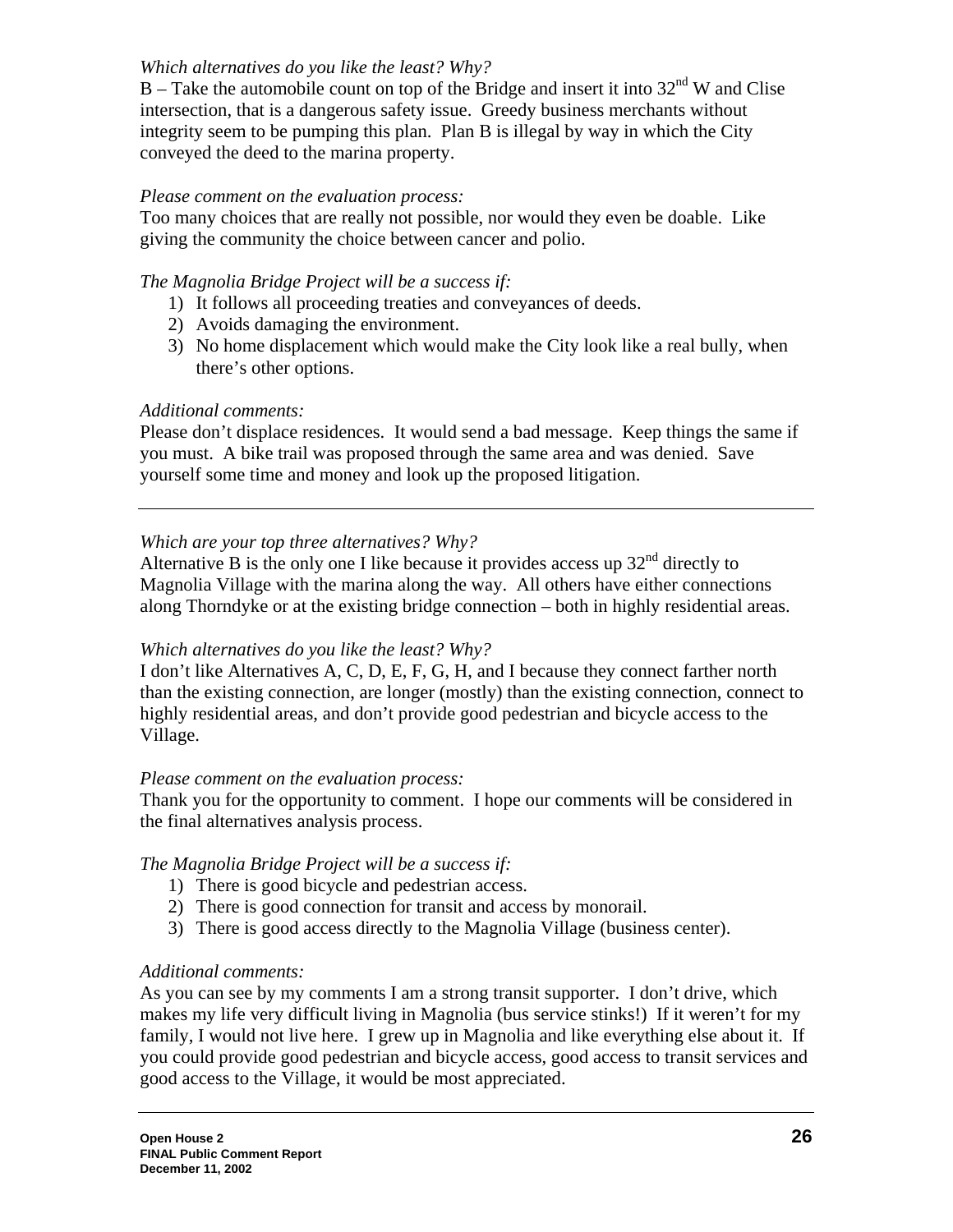### *Which are your top three alternatives? Why?*

A – clearly the best. Uses existing travel template and leaves port land available for a variety of uses. I don't mind the cost of having the bridge out of commission during construction.

# *Which alternatives do you like the least? Why?*

- B impact on shoreline and further stifles ability of north community to get access
- H accident on H1 shuts down bridge
- $C -$  its obvious hard turn will slow traffic
- D looks like a port design

# *The Magnolia Bridge Project will be a success if:*

- 1) Keep it simple in design.
- 2) Leverage what already works
- 3) Listen to the community the bridge serves

# *Which are your top three alternatives? Why?*

B, D and H – keep general existing access and supplement with improved/more access

*Which alternatives do you like the least? Why?* Those eliminating access to village and "center"

#### *Please comment on the evaluation process:*

I defer. You have good consultants and I trust their judgment.

### *The Magnolia Bridge Project will be a success if:*

- 1) Improves aesthetics
- 2) Improves access
- 3) Improves pedestrian/bike access

### *Additional comments:*

Tough choices. KPFF is a great firm…excellent choice.

*Which are your top three alternatives? Why?*  B, B, B

*Which alternatives do you like the least? Why?* C – least practical

# *The Magnolia Bridge Project will be a success if:*

- 1) Does not increase traffic in Magnolia
- 2) Improves access
- 3) Is not too costly \$\$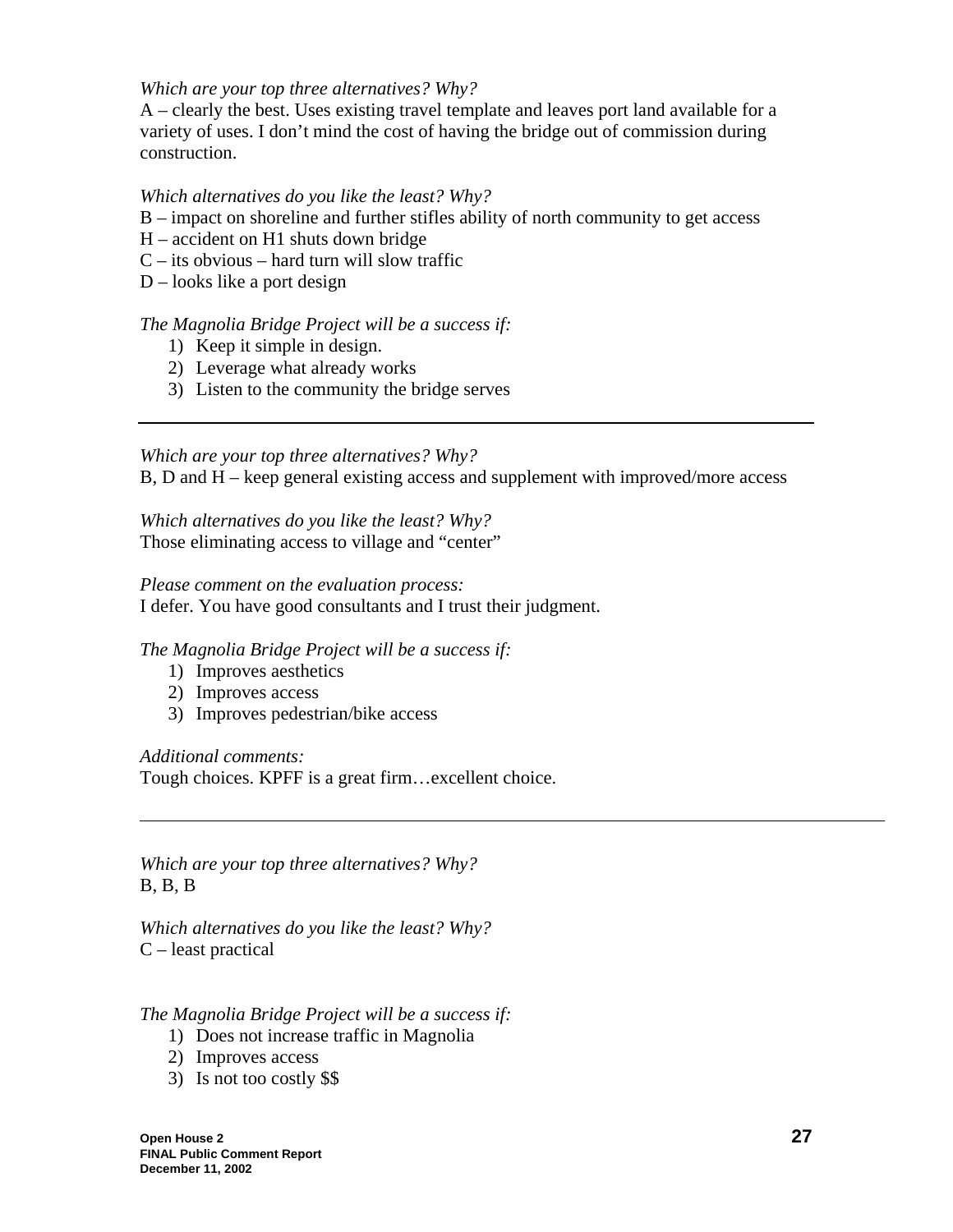*Which are your top three alternatives? Why?*  D, G, and H

*Which alternatives do you like the least? Why?* B, C, F

*Which are your top three alternatives? Why?*  A – no residential displacements. Keeps things as close to the same as existing.

*Which alternatives do you like the least? Why?* B – It would either bury or destroy the value of our home. No comparable sales so the city would just low-ball us.

*Please comment on the evaluation process:*  Excellent public involvement/communication

*The Magnolia Bridge Project will be a success if:* 

- 1) If we can keep good access to the community
- 2) Without displacing anyone.

*Which are your top three alternatives? Why?* 

B – will not be allowed per Fed. EIS dated Jan 1987. It is expected. No western vehicle access to the Marina except pedestrian across the tide flats signed by city, administrative judge, Puget Sound Alliance, Elliot Bay Marina several individuals, state shoreline hearing and board, Elliot Bay Marina. Also the end of Marina Drive is capped at its west end by 30 ft. of Marina Property separating it from the riffraff and beach. Also Marina Drive is riddled by slides and impossible every year or two. No brainer. Ice plant of the bridge, along the now bike path to  $21<sup>st</sup>$  and Thorndyke. Used to be a heavy track route. The port can live with a temporary widening of 20 ft or so – only requires pushing the fence back, duh!

*The Magnolia Bridge Project will be a success if:*  You use the ice planet – Thorndyke route, described above Construction costs – nil.

*Which are your top three alternatives? Why?*  A – All preserve (mostly) current vistas and traffic patterns. D and H

### *Which alternatives do you like the least? Why?*

B – Difficult access to West Hill. Too much car traffic thru the village. We will lose our pedestrian-friendly village.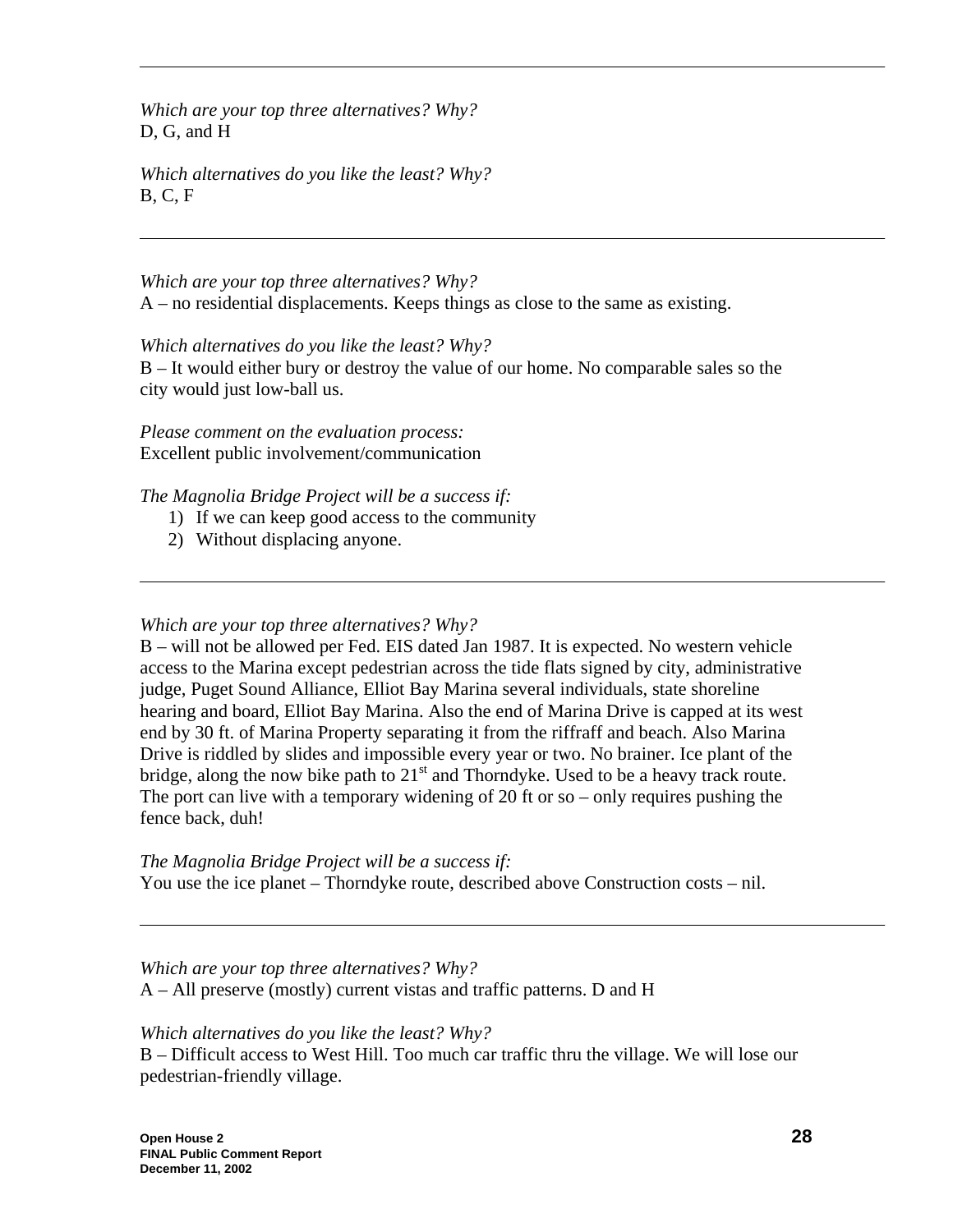*Which alternatives do you like the least? Why?* Appears (so far) to be very sensitive to the desires of the community

# *The Magnolia Bridge Project will be a success if:*

- 1) Maintain current vistas and traffic patterns
- 2) Avoid turning residential streets into cut-throughs and thorough-fares

### *Additional comments:*

What is the long-term viability of Magnolia Blvd. between the current bridge and the Howe St Bridge? This area appears to be slumping towards the water.

*Which are your top three alternatives? Why?*   $A - best$ ,  $D - okay$ 

*Which alternatives do you like the least? Why?*

B – "Magnolia Viaduct"

E, F, G, I – no access to south Magnolia. Hard to access central business district.

# *The Magnolia Bridge Project will be a success if:*

- 1) Maintain good access to south Magnolia
- 2) Maintain good access to central business district
- 3) Avoid building an "open eye sore" along the waterfront.

### *Which are your top three alternatives? Why?*

A, B, and H – These offer best routes to village with least traffic impacts on existing residential neighborhoods. B sound interesting in terms of rec. Use residents and access to village.

### *Which alternatives do you like the least? Why?*

I & E – bad traffic impacts on already overloaded Thorndyke, will negatively impact and ruin the East hill neighborhood as cars fan out to get to village, too close to Dravus, W. Blaine is not equipped for traffic flow to village. This neighborhood already has to deal with port noise – train noise, pile driving, air traffic, traffic would kill this neighborhood if proposals  $E \& I$  are adopted.

*The Magnolia Bridge Project will be a success if:*  The public is kept well informed.

### *Additional comments:*

I'm not opposed to a fourth access point so long as there is a route to the village along the lines of the current route.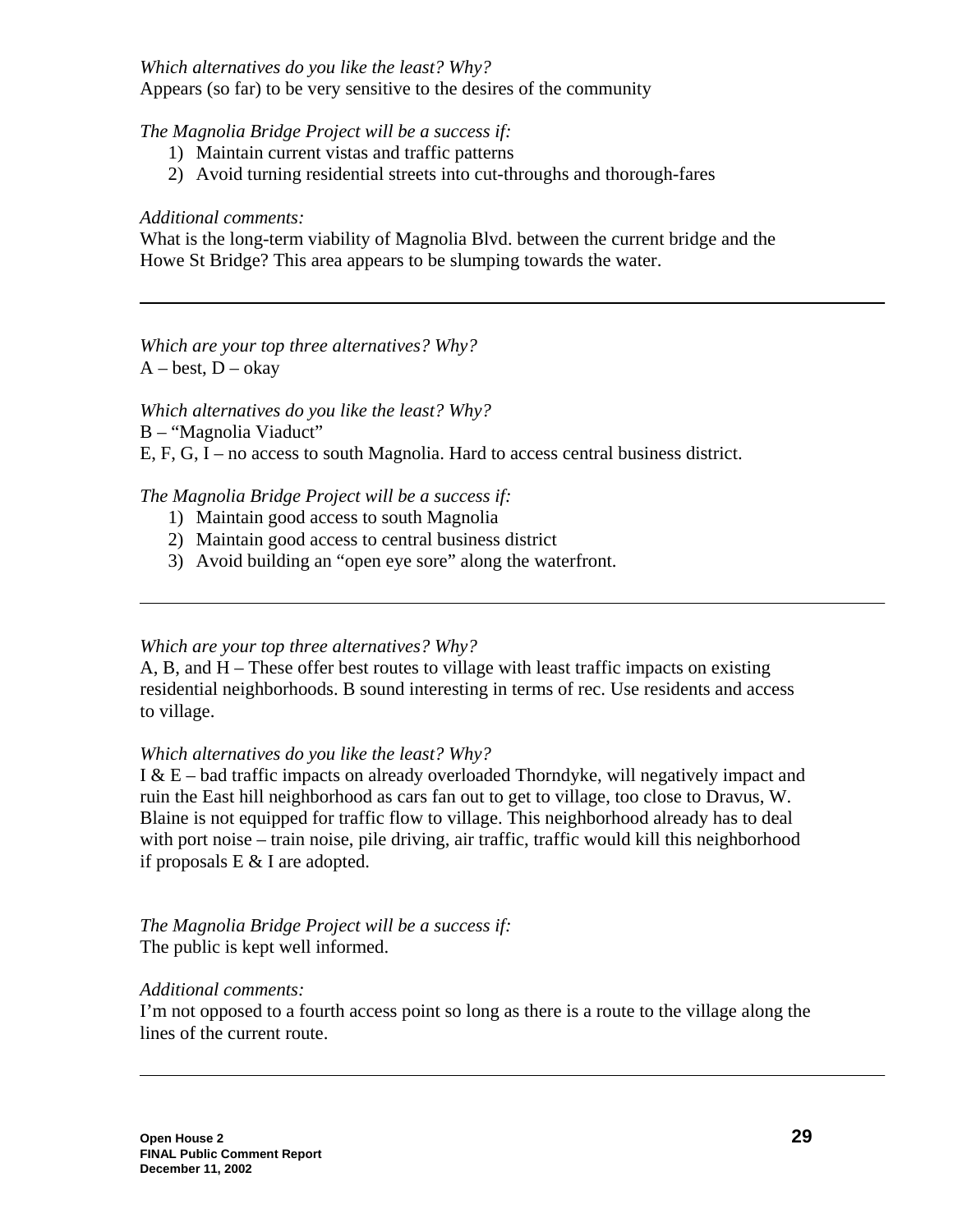#### *Additional comments:*

Plan A is the only one that neither destroys residential neighborhoods with narrow streets nor destroys wetlands – greenbelt integrity.

# *Which are your top three alternatives? Why?*

A – only. Least disruptive to land which would be taken for other routes.

### *Which alternatives do you like the least? Why?*

 $B & F$  – what would you do with heavy traffic at end in village?

I  $& E$  – westbound traffic would turn W. Boston into a heavy use route.

# *Which are your top three alternatives? Why?*

- 1) H because it provides a true  $4<sup>th</sup>$  access. Use B alternative as south route. Use both W. Armory Way and Wheeler for entry/exit of  $15<sup>th</sup>$  W. Try northbound access to Wheeler as underpass to eliminate flyover.
- 2) B. Create partial  $4<sup>th</sup>$  access route with N/S surface arterial through Port uplands to Dravus/Thorndyke.
- 3) G. Has many surface arterial connections and improved Port land access at W. Galer Flyover.

# *Which alternatives do you like the least? Why?*

- 1) A repeats current poor access to Magnolia, very costly, quake prone
- 2) C too slow, no fourth access
- 3) F. No S. access to Magnolia, but a good N. route.

# *The Magnolia Bridge Project will be a success if:*

- 1) Provides  $4<sup>th</sup>$  access to ensure continuous access to Fisherman's Terminal and industry in N. Magnolia via Emerson Bridge when 1 of 4 accesses is closed.
- 2) Uses best combination of N and S routes
- 3) Refines  $15<sup>th</sup>$  Ave W access points. Fits with Monorail for bus/monorail transfer

# *Additional comments:*

Now mix and match for best combo of north and south routes connecting  $15<sup>th</sup>$  W with Magnolia.

### *Which are your top three alternatives? Why?*

B – Great idea for B along the water and into the village. Perfect.

### *Which alternatives do you like the least? Why?*

All the ones with the new steep bridges coming from the north. Might as well keep the old bridge.

*Please comment on the evaluation process:*  Need to put costs of each project.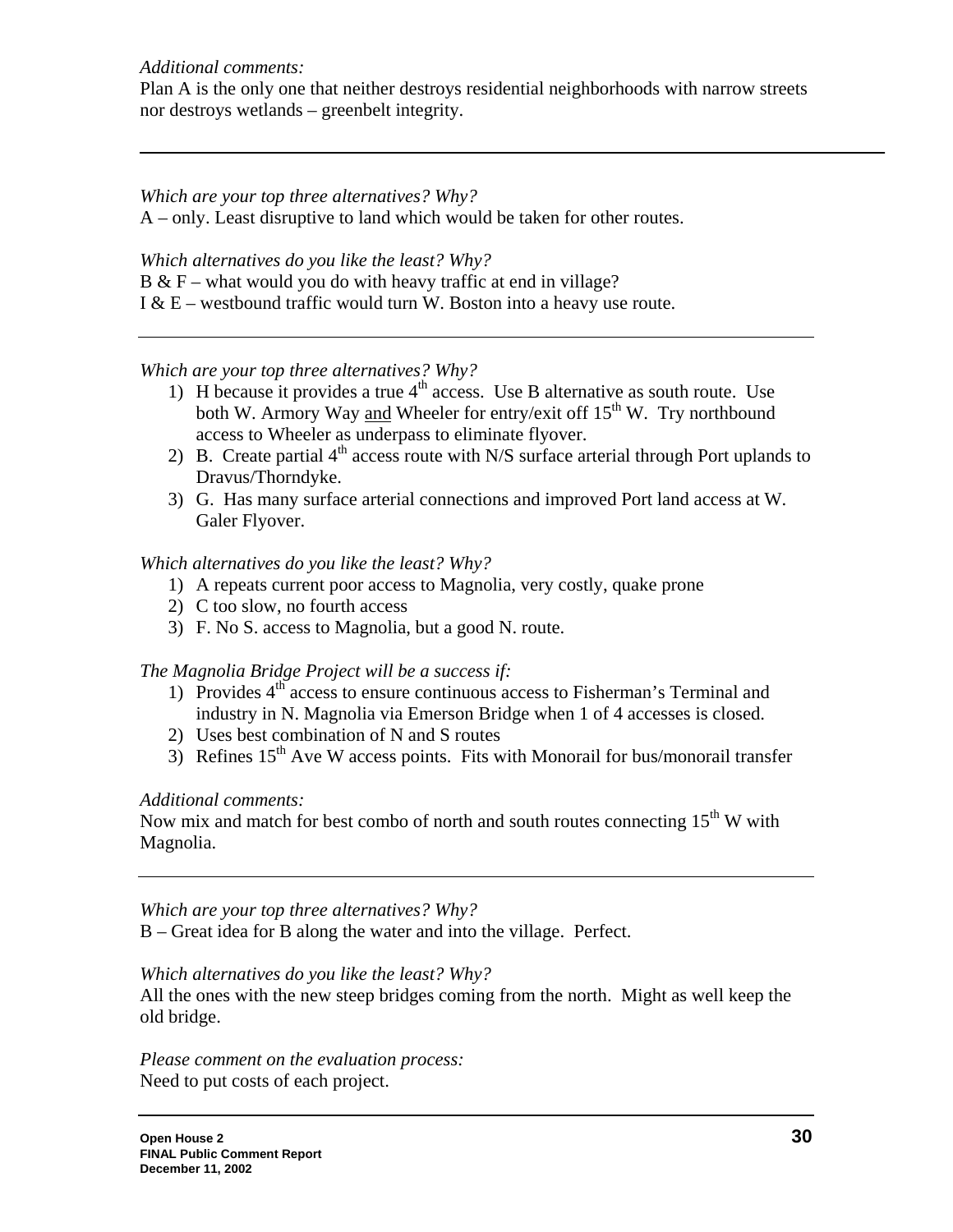#### *Additional comments:*

Alignment D is clean and efficient in design and least complicated. Alignment H addresses future growth and Magnolia's need for extra roads for influx. Do not like any of the others.

#### *Which are your top three alternatives? Why?*

"D" flows the best. It uses what's existing to its fullest. Sets up north side of bridge for commercial development. Squeeze out the Port.

"A" I can live through construction, period.

### *Which alternatives do you like the least? Why?*

E, F, H, and I. This side of the hill already deals with train noise. Property values are now doing well. Having access as far south as possible impacts the fewest. "C" is too roundabout.

*Please comment on the evaluation process:* 

This seems pretty standard. Would like to hear a few speakers to explain the rationale behind each option.

### *The Magnolia Bridge Project will be a success if:*

- 1) Utilize existing traffic infrastructure
- 2) Don't dump traffic off of traffic system

#### *Additional comments:*

Port interest should be a much lower priority. Harbor Island and South Bay should be their focus. The Interbay area is only useful for fishing fleet.

### *Which are your top three alternatives? Why?*

"A" is the most direct and equal access to East and West Hill.

("B" would be OK if another route to East Hill is made)

*Which alternatives do you like the least? Why?* C and I – Too much traffic on Thorndyke.

### *Which are your top three alternatives? Why?*

Alignments B, A and  $D - Good$  use of gully space; nice views; not through residential area; good access to Magnolia Village.

*Which alternatives do you like the least? Why?*

Alignments I,  $F$  and  $E - Too$  far north; too close to Dravus; poor access to Magnolia Village and central Magnolia.

*Please comment on the evaluation process:*  Good, thorough. Nice work. Lots of alternatives with pros/cons/impacts.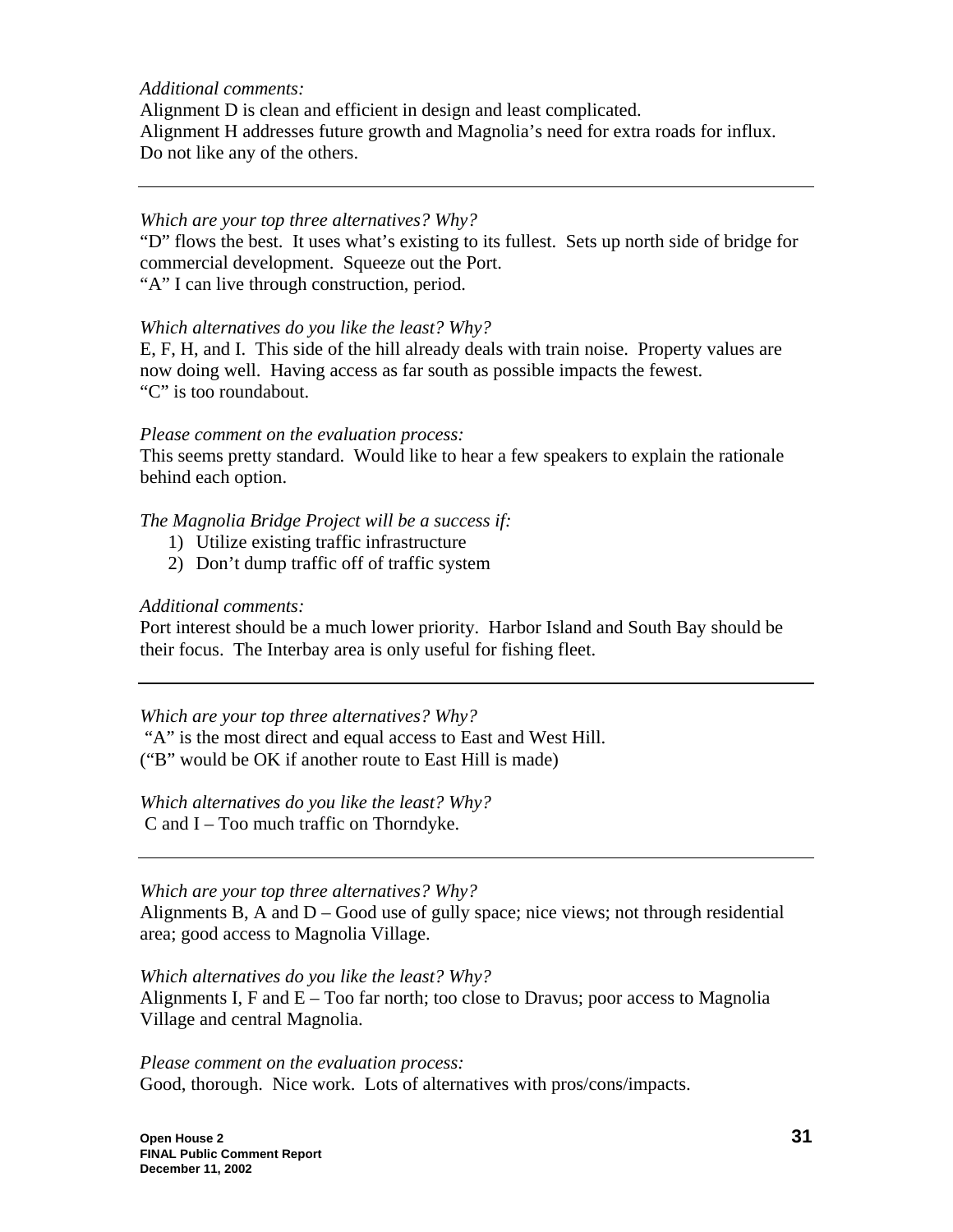*The Magnolia Bridge Project will be a success if:* 

- 1) Stable structure that will last a long time
- 2) Good traffic flow / access to central Magnolia and Village
- 3) It works and makes sense
- 4) Keep heavy traffic out of residential streets that were not meant to be arterials

### *Which are your top three alternatives? Why?*

Alignment B – Solves many needs with this alignment. Excellent access to marina, waterfront and village merchants. The grades are low, which allows pedestrians and bicyclists to use this route.

# *Which alternatives do you like the least? Why?*

Alignments E, G and  $F - Hard$  to get to village. Businesses may be impacted by this routing through Thorndyke. Does not spread traffic from Dravus entry/exit.

### *Please comment on the evaluation process:*

Good displays and opportunity for input. Would like to know how the preferred alternatives will be decided and by whom. What are the criteria in the decision-making?

# *The Magnolia Bridge Project will be a success if:*

- 1) Ties into monorail station especially for other modes such as pedestrians and bicyclists.
- 2) Improves access for pedestrians and bicyclists
- 3) Keeps good access to the marina and the village.

### *Additional comments:*

I would like to see the bridge replacement address the future needs of the community. Magnolia is difficult to access as it is. It would be nice to allow and encourage people to get out of their cars. Better access to the marina should be addressed along with more direct access to the village.

*Which are your top three alternatives? Why?* 

A – Legacy solution seems nice even with the bridge down for a while.

- I Direct solution with access to Thorndyke
- D Offers non-stop access. Low environmental impact. Nice compromise.

### *Which alternatives do you like the least? Why?*

B – Unthinkably damaging to beach and greenbelt area. Throws traffic into a congested area.

### *Please comment on the evaluation process:*

Very fair, open and valuable discussion on this important project. Great job. I hope information will continue to be available.

*The Magnolia Bridge Project will be a success if:*  1) No environmental impact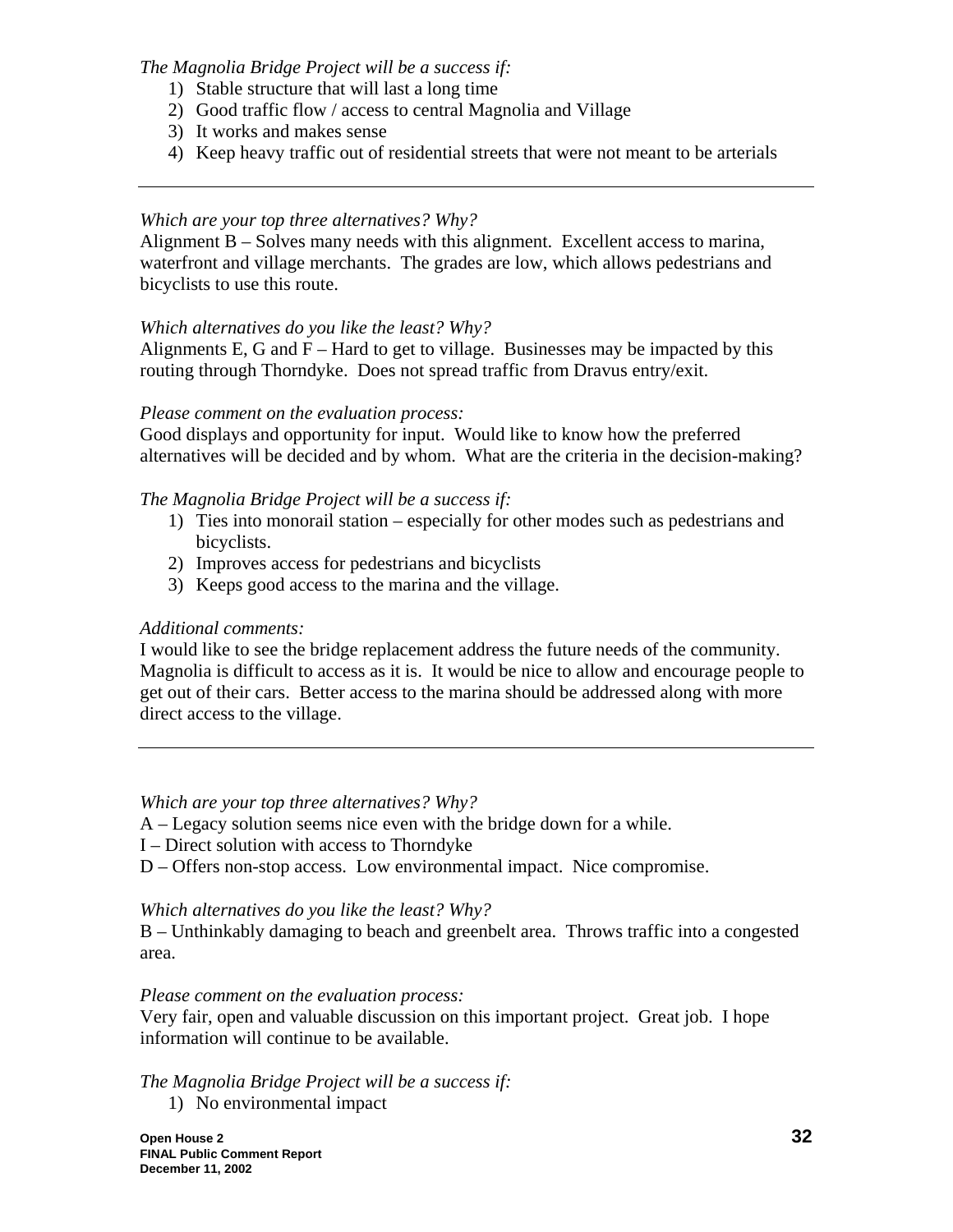- 2) Cost is within reason
- 3) Does not introduce excessive traffic congestion

One person added comments to the reproduction of the board comparing the preliminary evaluations, indicating that Alternative A was best with the addition of a walk and bike way, and that Alternative B was a bad alignment because it ruins the park.

December 10,2002

President, Magnolia Community Club 3213 West Wheeler #136 Seattle, WA 98199

Dear President:

I have been following the Magnolia Bridge Replacement project and have become aware that one of the proposals under consideration, Alternative B, will fatally impact my home so, of course, I am against it. However, I would be against it even if my home were not threatened.

Alternative B will create a traffic nightmare in Magnolia Village as every single vehicle, after traveling up 32nd Ave W., will spill into the Village at the same point. There will be no dispersement of traffic as there is now. The Village streets were not meant to handle such a traffic load and reconfiguring them to do so will have a negative impact on the Village. The commercial core will no longer be a unique, pleasant, shopping area, but rather a noisy thoroughfare similar to Market St. in Ballard. Parking will be more difficult than it is now, encouraging shoppers to further defect to the malls and Fred Meyer-type stores where parking is assured.

Alternative B defies good Urban Design principles, which encourage pedestrian friendly shopping areas, off street parking and safe, quiet walkways for shoppers. Good urban design argues for the preservation of green belts and quiet enclaves, which is how the targeted section of 32nd Ave W. could now be described. Good urban design encourages the creation of community villages much like what we have now in Magnolia Village. Alternative B would destroy this.

Alternative B would damage and destroy sensitive shoreline property. It is hard to imagine that a major roadway along Elliot Bay shoreline is even something that is being considered. Environmentally, this Alternative is an assault on a precious and limited resource. We must not do more damage to our shoreline. Also, currently the beach is the only one in Magnolia that is easily accessible by foot and car. (Smith Cove does not have a beach and Discovery Park requires a long hike or a permit for a vehicle.) In a community that is surrounded by water we have little access to it. It is shortsighted to destroy a quiet beach by building a major roadway along it.

Like many issues that affect people, the final decisions are usually based on cost. I can only hope that Alternative B will prove to be too costly and therefore eliminated from the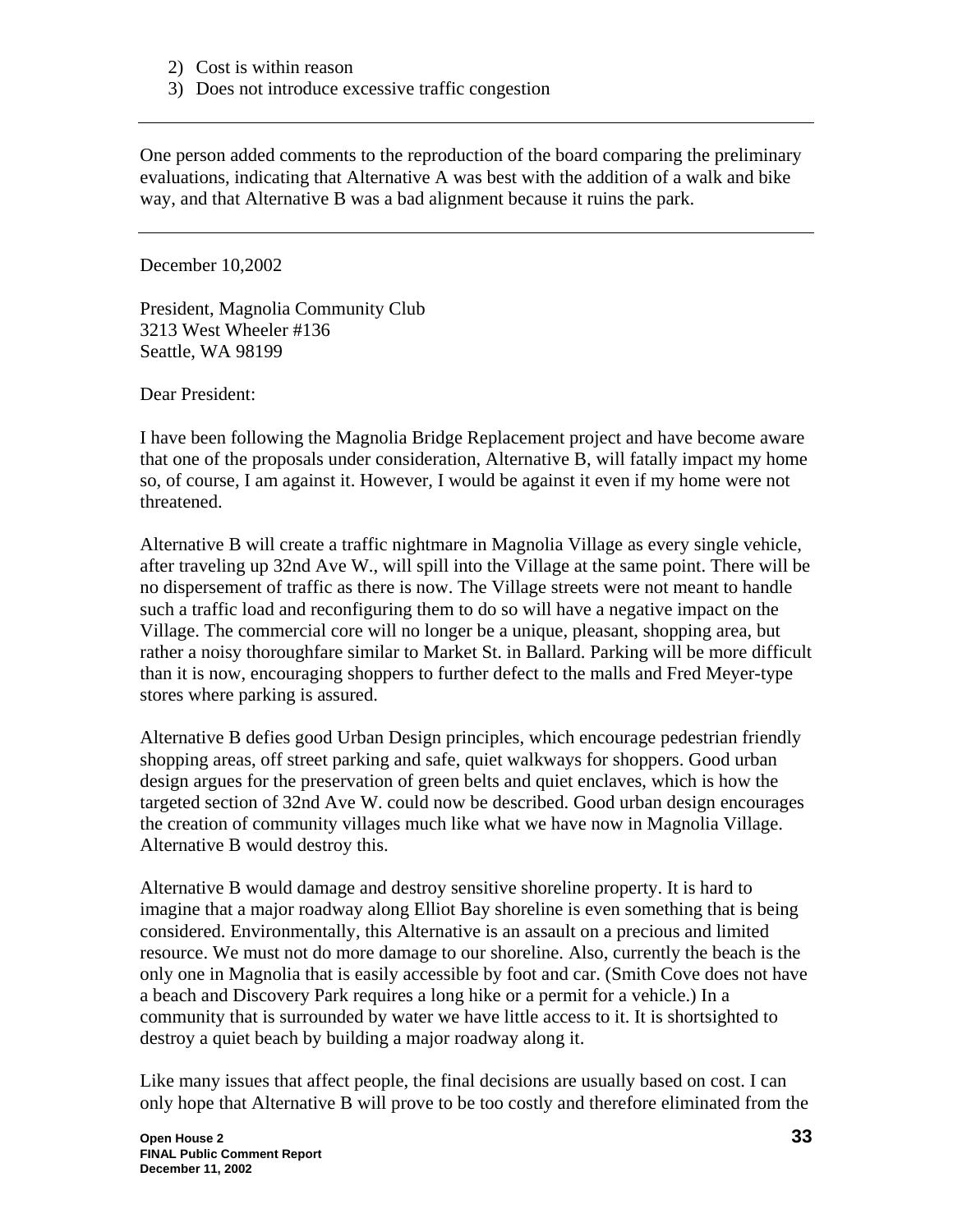list of considered alternatives. I don't know how many dollars it will cost, but I do know for sure that Alternative B will cost me my home, it will cost Magnolia Village its "village character", and it will cost the environment another piece of shoreline.

Alternative B should be removed from the list of options under consideration.

Sincerely,

Sue Olson, Magnolia Resident  $2002$  33<sup>rd</sup> Ave w. Seattle, W A 98199

cc to: Paula Ross, President, Magnolia Chamber of Commerce and Kirk T. Jones, Project Manager, Seattle Transportation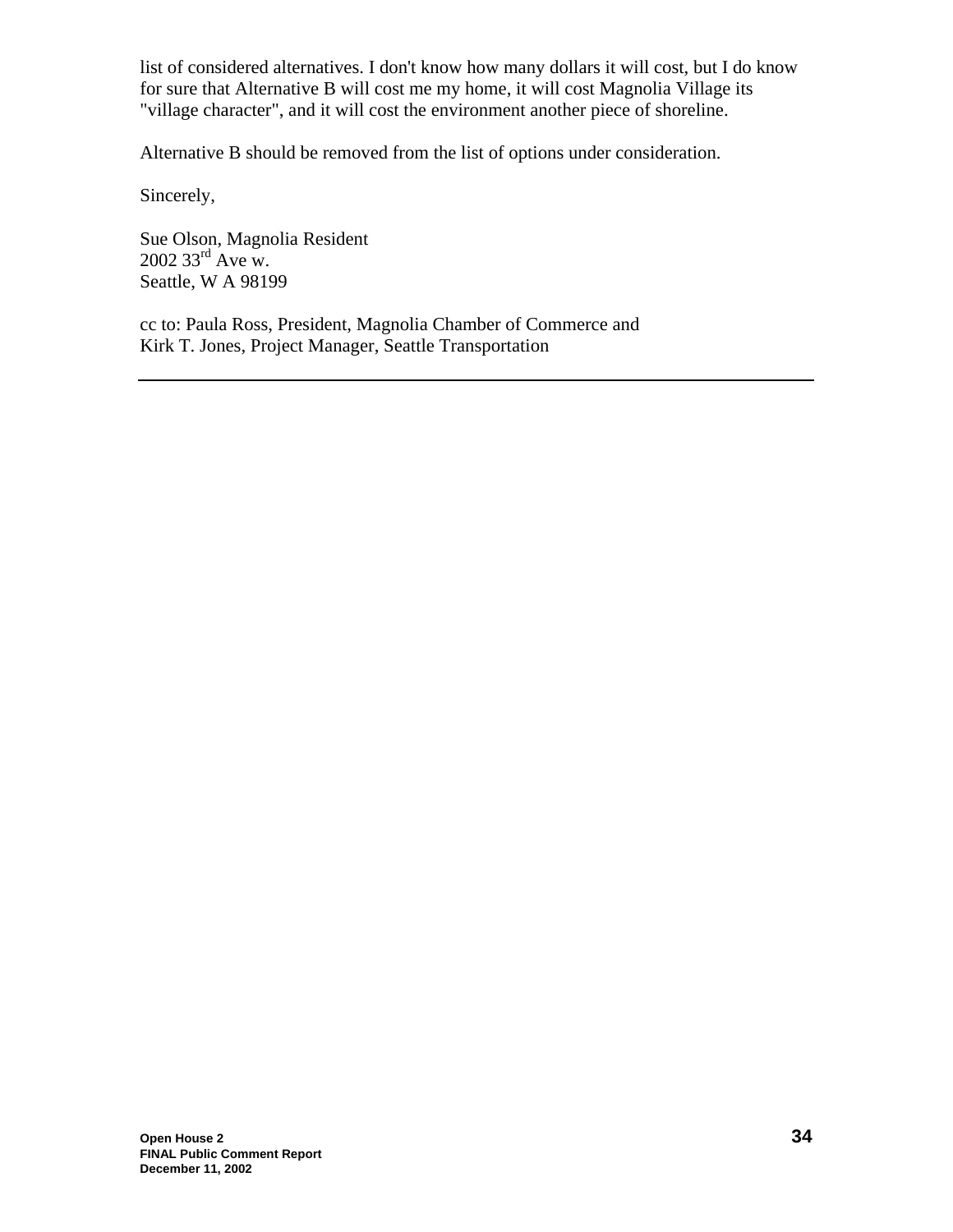November 22, 2002

Kirk T. Jones P.E. Project Manager Magnolia Bridge Replacement Study Seattle Department of Transportation 700 Fifth Avenue Suite 3700 Seattle, WA 98104

Dear Mr. Jones:

The Queen Anne Community Council wishes to be on record as supporting the inclusion in the four alternative routes to be considered in the Magnolia Bridge Study of a fourth point of access between the 15th Avenue West corridor and a Magnolia arterial.

Many Queen Anners work, shop, and use services in Magnolia which is an integral part of the BINMIC. When one of the three existing Magnolia access bridges is closed, trips for Queen Anners and others to Magnolia are slow, dangerous, and difficult. When only two access bridges are open, much Magnolia business is lost.

The Council looks forward to the results of your Magnolia Bridge Study. Please continue to use John Coney as your Queen Anne Community Council contact: djohnconey@aol.com

Sincerely, Ellen Monrad, President

*Which are your top three alternatives? Why?* 

- 1) A Existing connection points work well no matter where you live on the hills.
- 2) D Keeps existing connection points good access to Interbay if developed
- 3)  $B Puts traffic on the center of the hill still good access$

*Which alternatives do you like the least? Why?* 

E, F, I – putting all cars on Thorndyke forces traffic through residential areas. Also forces use of Condon and makes those who live on the west hill go through the village, making it less pedestrian friendly.

C – Introduces stop G, too circuitous and longer

*Please comment on the evaluation process:*  Like it! Good job!

*The Magnolia Bridge Project will be a success if:* 

- 1) Existing connection points are kept
- 2) Don't mind bridge closure to do the job right!